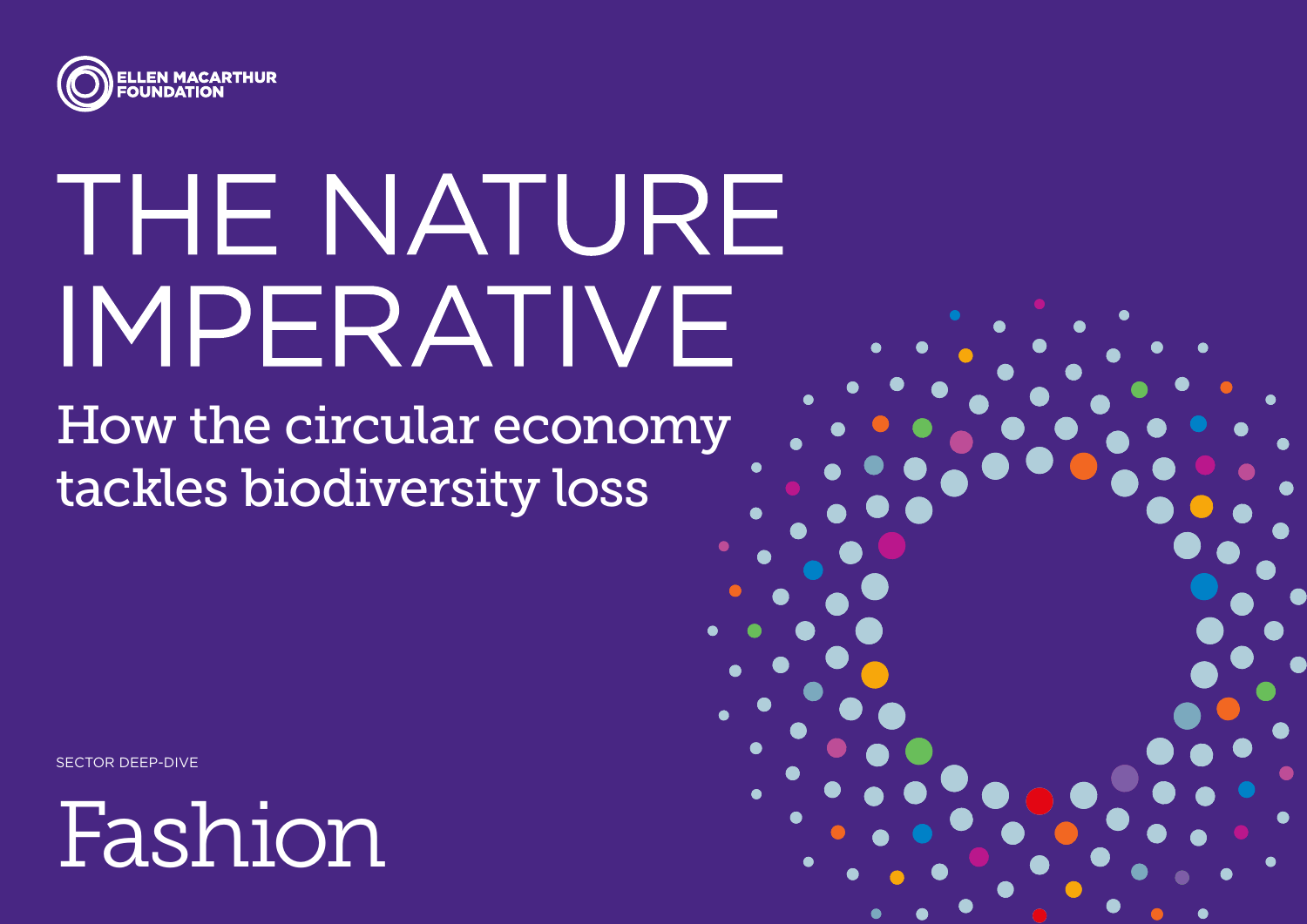Biodiversity loss is widely recognised as a systemic risk that threatens not only our prosperity but our very future as a species. To halt and reverse this loss, a transformative change to its main underlying cause – our extractive, wasteful and polluting economy – is urgently needed. The circular economy is being rapidly recognised as a powerful framework to achieve this fundamental shift as it creates value in ways that rebuild biodiversity and provide other society-wide benefits.

**Our 'take-make-waste' economy is increasingly recognised as the main underlying cause of the biodiversity crisis.** Biodiversity has risen to the top of the global agenda as the planet faces its sixth mass extinction, with projections of the loss of more than a million species in the coming decade. More than 90% of this biodiversity loss is due to the extractive, polluting, and wasteful way we use resources in the economy.

**To halt and reverse biodiversity loss, we need to fundamentally transform our production and consumption systems, and the circular economy offers an actionable framework for such transformative change.** By decoupling economic prosperity from resource consumption and environmental degradation, the circular economy presents opportunities for new and better growth that not only help safeguard and rebuild biodiversity, but also provide other society-wide benefits, such

as helping tackle climate change, improving air and water quality, and reducing the cost of accessing goods and services.

**It is by applying the three principles of the circular economy together, that the root causes of biodiversity loss can be tackled:** 

- **• Eliminating waste and pollution to reduce threats to biodiversity.** Designing out problems from the start is crucial to reducing biodiversity loss. For example, eliminating unnecessary plastics and re-designing plastic products for reuse, recycling or composting allows them to circulate in the economy without being wasted and polluting the environment.
- **• Circulating products and materials to leave room for biodiversity.** Reducing demand for natural resources reduces biodiversity loss. In

fashion, for example, business models that keep cotton clothing in use for longer will, all things being equal, reduce the amount of land needed to grow cotton. This leaves more space for other uses including the preservation of wilderness areas, which are crucial to the health of wildlife populations. In electronics, using recycled metals in devices means fewer mines need to be dug, leaving room for biodiversity, and avoiding emissions of greenhouse gases and other pollutants.

**• Regenerating nature – to enable biodiversity to thrive.** Economic activity can, and needs to, actively rebuild biodiversity. Regenerative agricultural approaches such as agroecology, agroforestry, and managed grazing sequester carbon in the soil and improve its health, increase biodiversity in surrounding ecosystems, and enable agricultural lands to remain productive instead of degrading over time, thereby reducing the need for land expansion..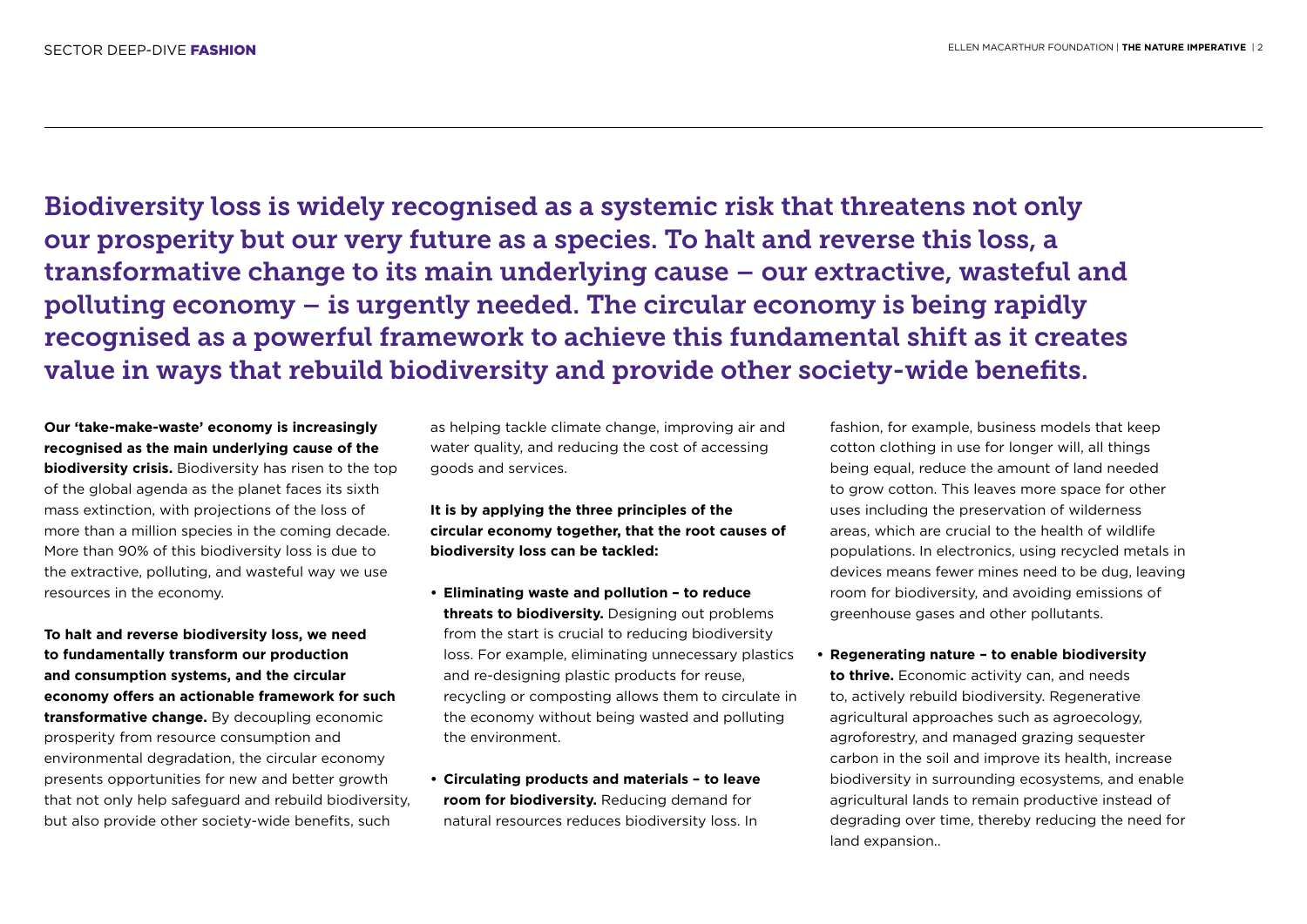

## FIGURE 1 **THE CIRCULAR ECONOMY PLAYS A CRUCIAL ROLE IN BENDING THE CURVE ON BIODIVERSITY LOSS**

I This image is an adaptation of that presented by the Secretariat of the Convention on Biological Diversity's report [Global Biodiversity Outlook 5 \(2020\)](https://www.cbd.int/gbo/gbo5/publication/gbo-5-en.pdf) and the Nature article [Bending the curve of terrestrial biodiversity needs an integrated approach](https://www.nature.com/articles/s41586-020-2705-y?proof=thttps%3A%2F%2Fwww.nature.com%2Farticles%2Fsj.bdj.2014.353%3Fproof%3Dt) (2020). It does not intend to accurately represent the impact of potential scenarios.

## **To effectively halt and reverse biodiversity loss, multiple stakeholders will need to be engaged.**

Businesses can join the dots between their biodiversity ambitions and circular economy plans, by assessing their biodiversity impacts and dependencies and setting targets, identifying circular economy opportunities that help meet those targets, and collaborating across value chains to develop innovative solutions. Meanwhile, policymakers can play an instrumental role in developing a conducive policy context for this transformative change by adopting a circular economy approach based on five universal policy goals.

To learn more about how the circular economy can be harnessed to halt and reverse global biodiversity loss, and get a deeper understanding of what this looks like across the Fashion, Plastic Packaging, and Built Environment sectors, visit the Ellen MacArthur Foundation page for the full paper [The Nature Imperative: How the circular economy](https://emf.thirdlight.com/link/bqgxl2mlprld-v7i2m6/@/preview/1?o)  [can help tackle biodiversity loss](https://emf.thirdlight.com/link/bqgxl2mlprld-v7i2m6/@/preview/1?o), or one of the [other](https://ellenmacarthurfoundation.org/biodiversity-report)  [individual sector deep-dives,](https://ellenmacarthurfoundation.org/biodiversity-report) or explore our [library of](https://ellenmacarthurfoundation.org/topics/biodiversity/circular-examples)  [case examples.](https://ellenmacarthurfoundation.org/topics/biodiversity/circular-examples)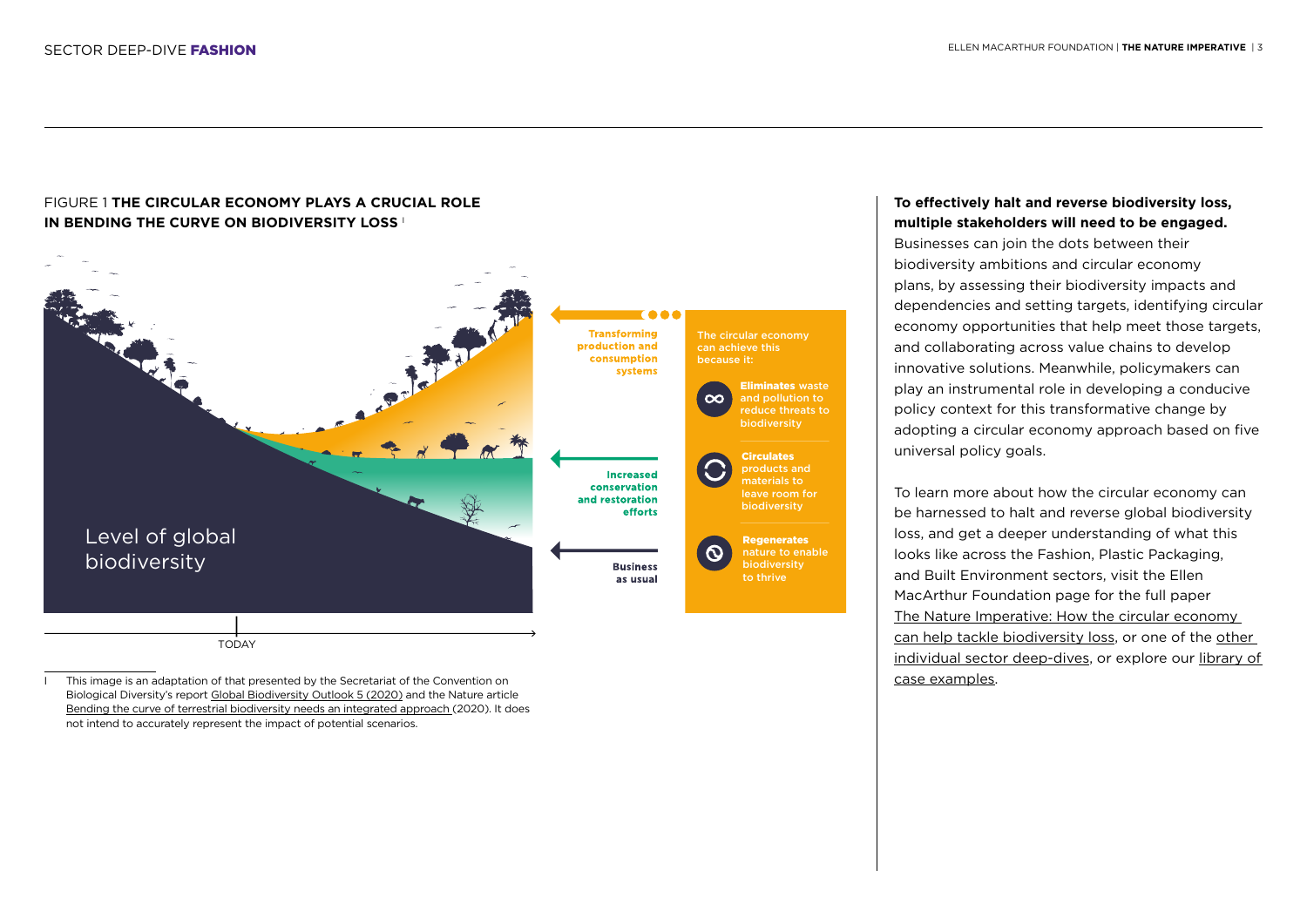# Fashion

SAFEGUARDING BIODIVERSITY BY CIRCULATING CLOTHES, ELIMINATING POLLUTION, AND GROWING NATURAL FIBRES REGENERATIVELY

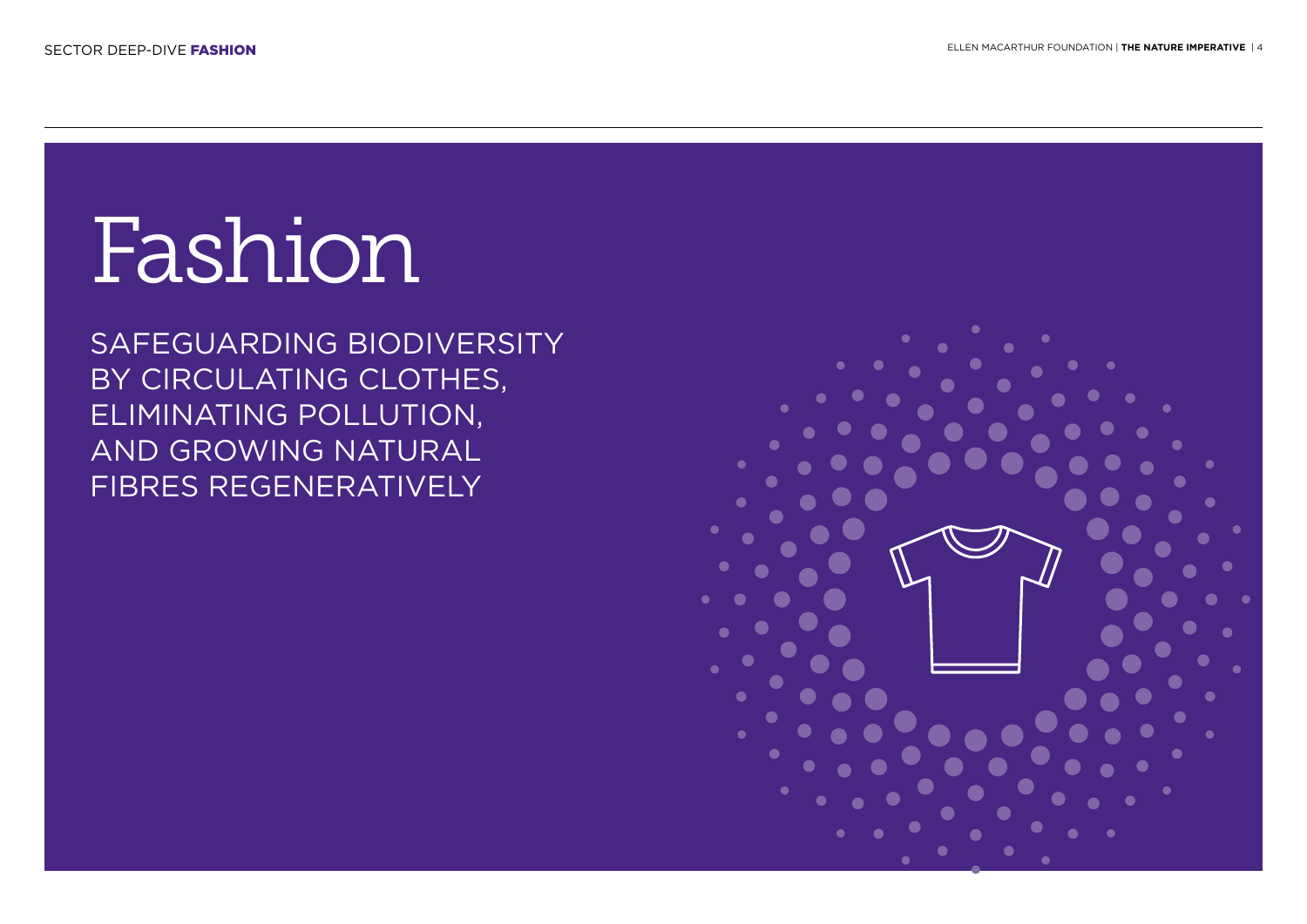The linear way in which today's fashion industry operates puts significant pressure on the biodiversity on which it depends. A circular economy for fashion offers a comprehensive system-level approach to transform the way we produce and use clothing in order to create opportunities for better growth while helping to halt and reverse global biodiversity loss. Keeping clothes and the materials they are made from in use displaces the need for new production, and therefore reduces the negative impacts on biodiversity associated with virgin fibre production, processing, and disposal. By shifting to safe chemistry and designing out microfibre release, the industry can design out environmental pollution and promote safe material cycles. Finally, by producing materials regeneratively the sector can actively rebuild biodiversity and safeguard the health of ecosystems.

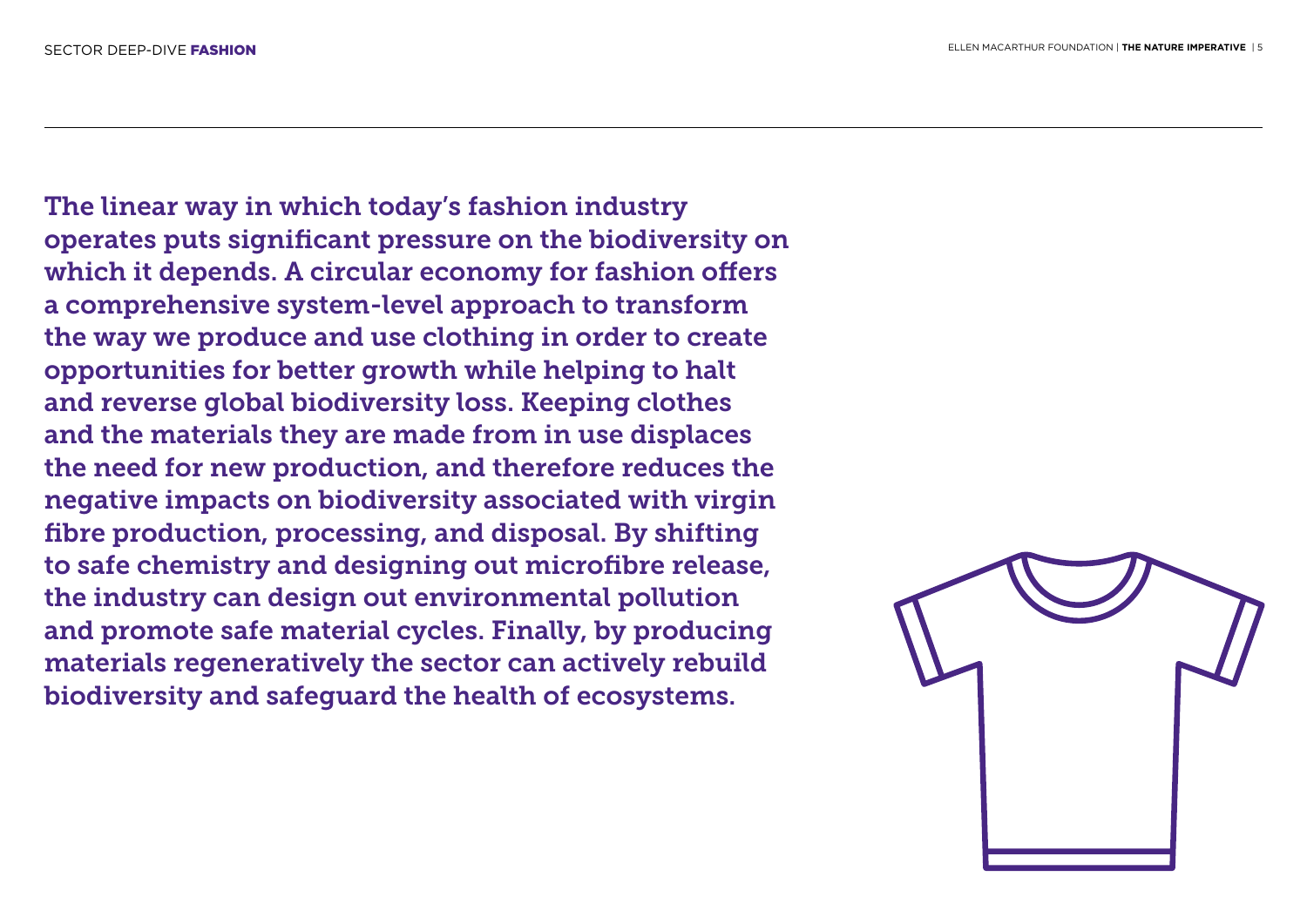**The textiles system operates in an almost completely linear way that puts a heavy burden on biodiversity.** Currently, large amounts of nonrenewable resources are extracted to produce clothes that are often used for only a short time, after which 99% of materials are sent to landfill, incinerated, downcycled, or leak into the environment as microfibres.16 As a result of this extractive and wasteful model, the fashion industry contributes to global biodiversity loss through the degradation of natural habitats; pollution of air, water, and soil; and contribution to climate change.

## **The circular economy offers an approach to fundamentally rethink the fashion industry to evolve from a model that degrades natural systems to one that protects and rebuilds biodiversity.** A

circular economy for fashion ensures that products are used more, are made to be made again, and are made from safe and recycled or renewable inputs produced in regenerative ways.17 In doing so, the sector can not only reduce the demand for virgin materials and eliminate waste and pollution, but also improve soil health, sequester carbon, and actively rebuild biodiversity. Alongside the benefits to biodiversity, a circular economy for fashion can address the USD 500 billions of value lost annually due to clothing underutilisation and the lack of recycling, while supporting the creation of safe, healthy conditions for textile workers and users.<sup>18</sup>

**In the fashion sector, three especially effective circular economy opportunities to tackle the main direct drivers of biodiversity loss emerge:**



C

**Keeping clothes and fibres in use** 

**Shifting to safe chemistry and designing out microfibre release** 

**Producing materials regeneratively**

## THE IMPORTANCE OF BIODIVERSITY TO THE FASHION INDUSTRY

Cotton, viscose, wool, and other renewable materials derived from nature account for over 36% of all fibres used in the textiles industry.<sup>19</sup> The agricultural and forestry systems where these materials are produced are directly dependent on biodiversity for soil fertility, organism health, and water availability.20 Biodiversity also helps to enhance the ability of agroecosystems to adapt and increases their resilience to external shocks such as floods or droughts, thereby mitigating risks to business operations.21

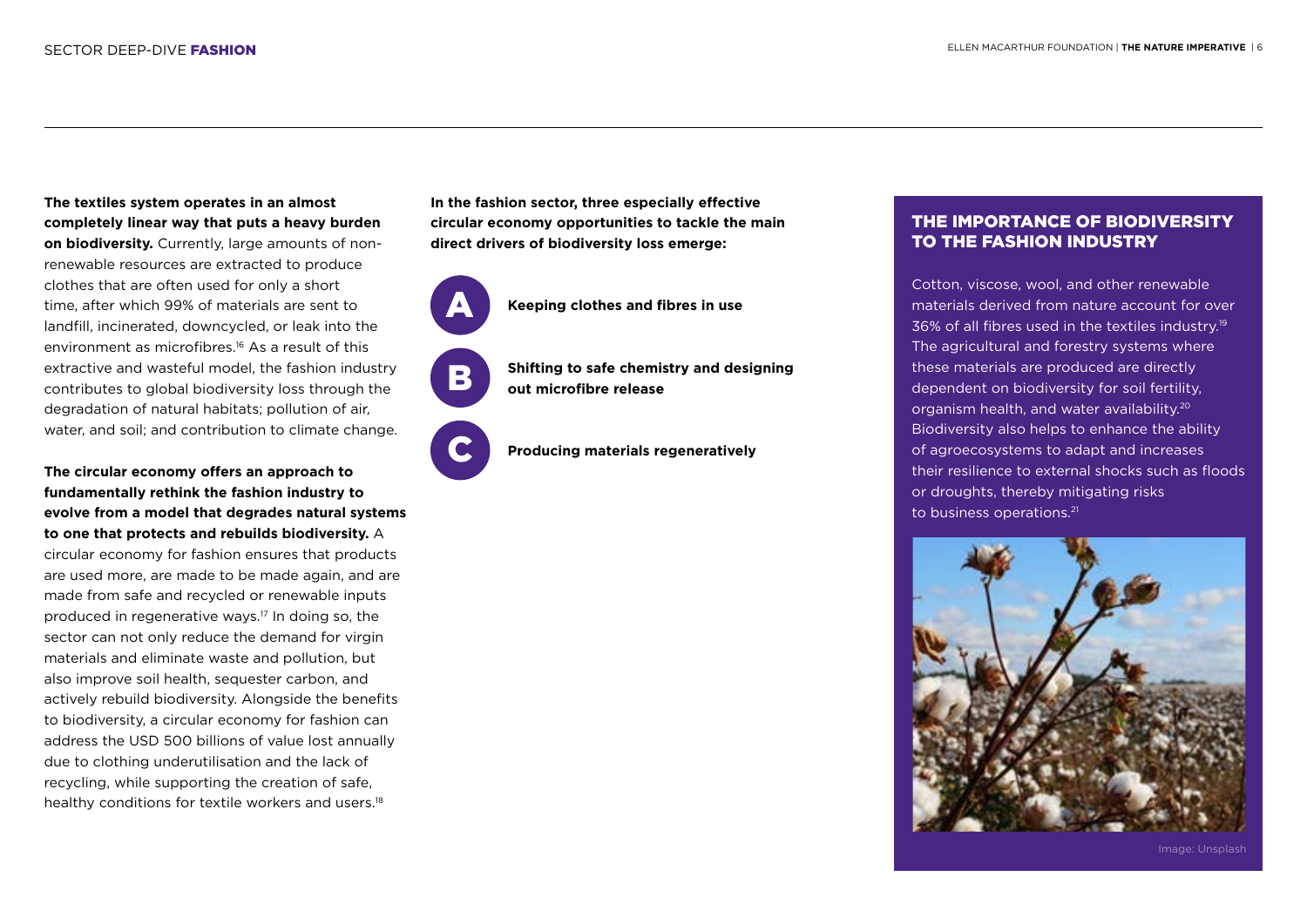# THE IMPACT OF THE FASHION SECTOR ON THE FIVE DIRECT DRIVERS OF GLOBAL BIODIVERSITY LOSS<sup>22</sup>



### **Land-use change**

• At the current pace, by 2030 the fashion industry is projected to use 35% more land for cotton cultivation, forest for cellulosic fibres, and grassland for livestock<sup>23</sup>



## **Overexploitation**

- Over 4% of global freshwater withdrawal is linked to the textiles industry, with consumption expected to double by 2030<sup>24</sup>
- Conventional cotton cultivation – the most waterintensive fibre production process – is often located in already water-stressed regions<sup>25</sup>



**Pollution**

- Despite accounting for approximately 3% of total arable land, the production of cotton is estimated to use as much as 16% of all insecticides, 6% of all pesticides, and 4% of all synthetic fertilisers globally, which can degrade soil health, pollute waterways, and endanger biodiversity26
- Out of 2,450 textile-related chemicals studied by the Swedish Chemical Agency, 5% were of high potential concern for the environment due to their capacity to spread globally and bioaccumulate, causing diseases and allergic reactions, and increasing cancer risk<sup>27</sup>
- An estimated 35% of microplastics in the ocean originate from synthetic microfibre release<sup>28</sup>



### **Climate change**

- The fashion industry was estimated to account for 4% of global emissions in 2018 – approximately as much as France, Germany, and the UK combined29
- At the current pace, the sector's emissions would nearly double the maximum required to stay on the 1.5ºC pathway30



## **Invasive alien species**

• Long-range transport of raw materials and fashion products facilitates the spread of invasive alien species, which can have serious negative consequences for their new environment<sup>31</sup>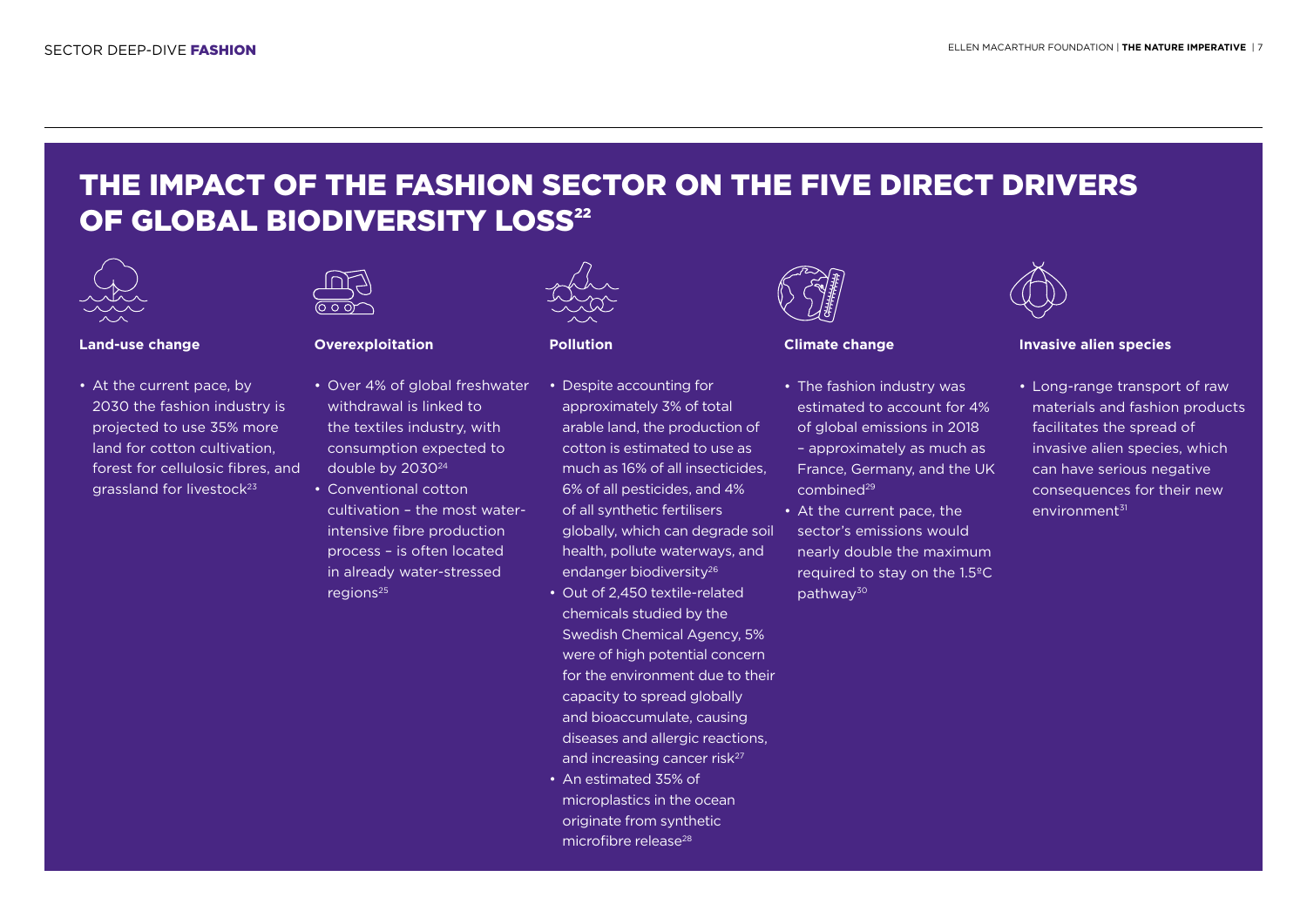# **KEEPING CLOTHES AND FIBRES IN USE**

**Extending the life of garments through circular business models is one of the most effective ways to reduce the fashion industry's impact on biodiversity.** By leveraging circular business models that keep products in use for longer, such as resale or rental, the negative impacts on biodiversity associated with the extraction of natural resources, production, processing, and disposal are avoided (assuming new garments are displaced). In fact, compared to buying new, a pre-owned purchase is estimated to save on average 1kg of waste, 3,040 litres of water, and 22kg of  $CO<sub>2</sub>$ .<sup>32</sup> Studies have shown that 65% of second-hand clothing purchases in the US and UK, and 41% in China, successfully prevented the purchase of a new item.33 By 2030, with proactive industry action, circular business models that keep clothing in use for longer could grow to represent 20% of the market (up from  $3.5\%$  today) $34$  - representing a USD 700 billion opportunity globally and helping to gradually decouple the sector's growth from its impacts on biodiversity.35 In addition, such a scale-up of circular business models will assist the fashion industry in staying on track for a 1.5ºC pathway by delivering a third of the emissions reduction needed.<sup>36</sup> The second-hand market in particular is expected to drive growth of the sector, with studies estimating that resale will become twice as big as fast fashion by 2030.37

**Once clothes can no longer be used, recycling them into new garments avoids the negative impacts on biodiversity associated with virgin material extraction, landfilling, and incineration.** Capturing the material value of clothes that can no longer be worn minimises the need for new materials to be grown or extracted, meaning that land can be left for other uses, including food production or conservation. Recycling materials with particularly high biodiversity impacts at the fibre growing stage, like cashmere, is especially beneficial. After stopping the use of virgin cashmere in 2016 and moving to recycled inputs, Stella McCartney estimated an instant 92% reduction in their cashmere-related environmental impact, which had accounted for 28% of the firm's total environmental impact despite making up only 0.1% of their material usage.<sup>38</sup> Innovators across the world are developing new technologies to divert textile waste from landfill and achieve environmental, social, and economic benefits. For example, the Green Machine, developed through a partnership between the Hong Kong Research Institute of Textiles and Apparel (HKRITA) and the H&M Foundation, uses a closed loop system of only water, heat, and green chemicals to fully separate and recycle cotton and polyester blends into new fibres.39 Overall, textile-to-textile recycling can tap into an annual material value loss worth more than USD 100 billion.40

**Design will play a key role in ensuring clothes and materials are kept in use.** To ensure that a circular economy for fashion is successful, garments need to be designed for physical and emotional durability in alignment with their intended business model. Physical durability maximises product use by considering garment construction and component reinforcement to create products that can resist damage and wear. Emotional durability refers to the product's ability to stay relevant and desirable to the user, or multiple users, over time. For example, in resale models, it is important to consider the ability to clean and repair the products, while leveraging their history and 'uniqueness' to new users. Simultaneously, encouraging optimal recyclability through product design can be achieved by selecting components, materials, and specific designs that can be easily recycled when necessary. For example, for their Circular Series of jackets, Napapijri has greatly simplified the design so that the entire jacket – fabric, filling, and trimmings – is manufactured using one material: Nylon 6, leading to a high-performance, durable product that is also easily recyclable.<sup>41</sup>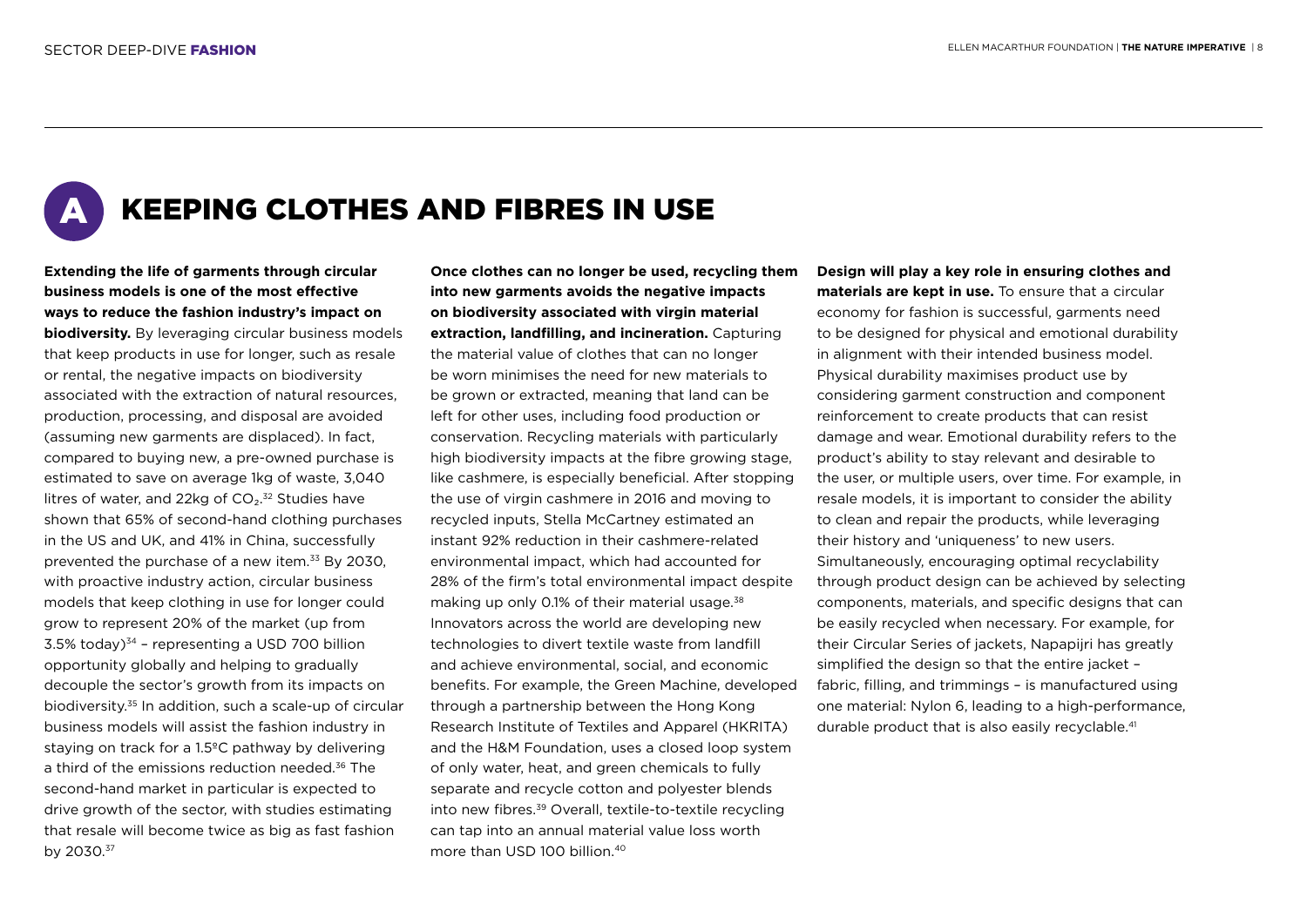# KEEPING CLOTHING IN USE **Reducing demand for natural resources to leave room for biodiversity** thredUP (USA)

thredUP is a managed resale marketplace that makes it easier for people to sell unwanted clothes in order to keep garments in use for longer. By facilitating this increase in utilisation rates, the company is starting to decouple its business model from the extraction of natural resources, while preventing incineration and landfilling. Ultimately, this will allow it to avoid the negative impacts on biodiversity associated with the manufacturing and disposal of garments. Customers send in their clothes for free, and the company sorts, selects, and lists them for sale on its e-commerce platform. The platform inventory includes more than 35,000 brands that are sold at a fraction of their original price.42 In 2021, thredUP reached a valuation of above USD 1 billion.43

## **Biodiversity benefits**

Until now, thredUP has processed 125 million unique secondhand items, [avoiding the emission of about](https://www.thredup.com/resale/)  [500,000 tonnes of CO2e,](https://www.thredup.com/resale/) saving over 16 billion litres of water.<sup>"</sup> and reducing other pressures on biodiversity associated with the manufacturing and disposal of garments.



II Assuming that there is 1:1 switching from buying brand new apparel to buying second-hand apparel from thredUP, and that the second-hand clothing sold by thredUP has 70% of its useful life still left. For more information, see GreenStory, [Comparative Life Cycle Assessment \(LCA\) of second-hand vs new clothing](https://cf-assets-tup.thredup.com/about/pwa/thredUP-Clothing-Lifecycle-Study.pdf) (2019).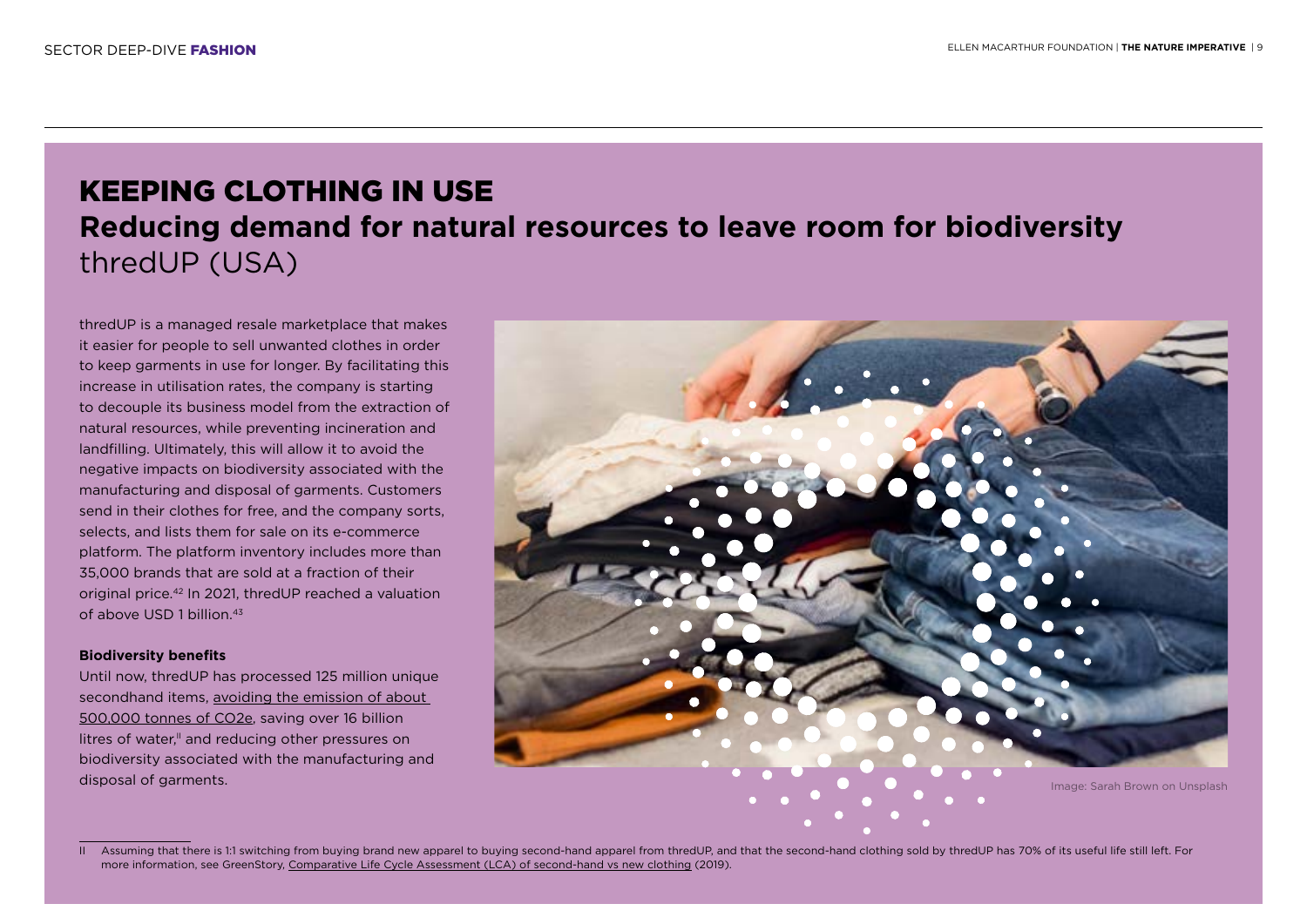B

# SHIFTING TO SAFE CHEMISTRY AND DESIGNING OUT MICROFIBRE RELEASE

**Shifting to safe chemistry in the fashion industry's value chain protects the health of ecosystems and people.** Toxic and persistent chemicals, such as water repellents or dyes currently used in textile processing for performance or aesthetic purposes, can have severe impacts on biodiversity and human health.44 Schemes like the Zero Discharge of Hazardous Chemicals' Manufacturing Restricted Substances List (ZDHC MRSL) have proven successful at preventing toxic substances from entering the value chain in the first place.<sup>45</sup> Simultaneously, innovators are developing alternatives to conventional chemicals and processes that do not have harmful environmental effects. For example, Archroma's Earthcolors dyeing agents are made out of agricultural by-products and offer an alternative to hazardous, conventional dyes.<sup>46</sup> When it is unavoidable to use toxic substances, it is essential to control their usage. To reduce toxicity risk, closed-loop systems like those implemented by TENCEL™ for Lyocell fibres, are able to recycle process water and reuse the solvent at a recovery rate of more than 99%, leaving no trace of the chemical in the final garment.47 In addition to designing out potential impacts to biodiversity and human health, shifting to safe chemistry processes will allow for safe and healthy material cycles to be either reused or returned to the biosphere.

**Fibre design and innovation will play an essential role in ensuring that microfibres are not released into natural environments.** Once in the environment, microfibres can be taken up by organisms and enter the food chain.<sup>48</sup> Microfibres that carry toxic substances on their surface or within their materials can bioaccumulate and threaten the health of humans and wildlife.<sup>49</sup> To tackle this issue, focus needs to be placed on the design and production stages in order to avoid fibre fragmentation and, therefore, the potential for microfibre release in the first place. This could be achieved by increasing fabric resistance to shedding or finding alternative materials that can safely biodegrade if they leak into the environment.50 The Houdini outdoor brand provides one example of this in the use of Polartec's Power Air fabric in their Houdi jackets<sup>51</sup> - this fabric has encapsulated fibres that reduce fragmentation and shedding, therefore minimising the potential for microfibre release into the environment.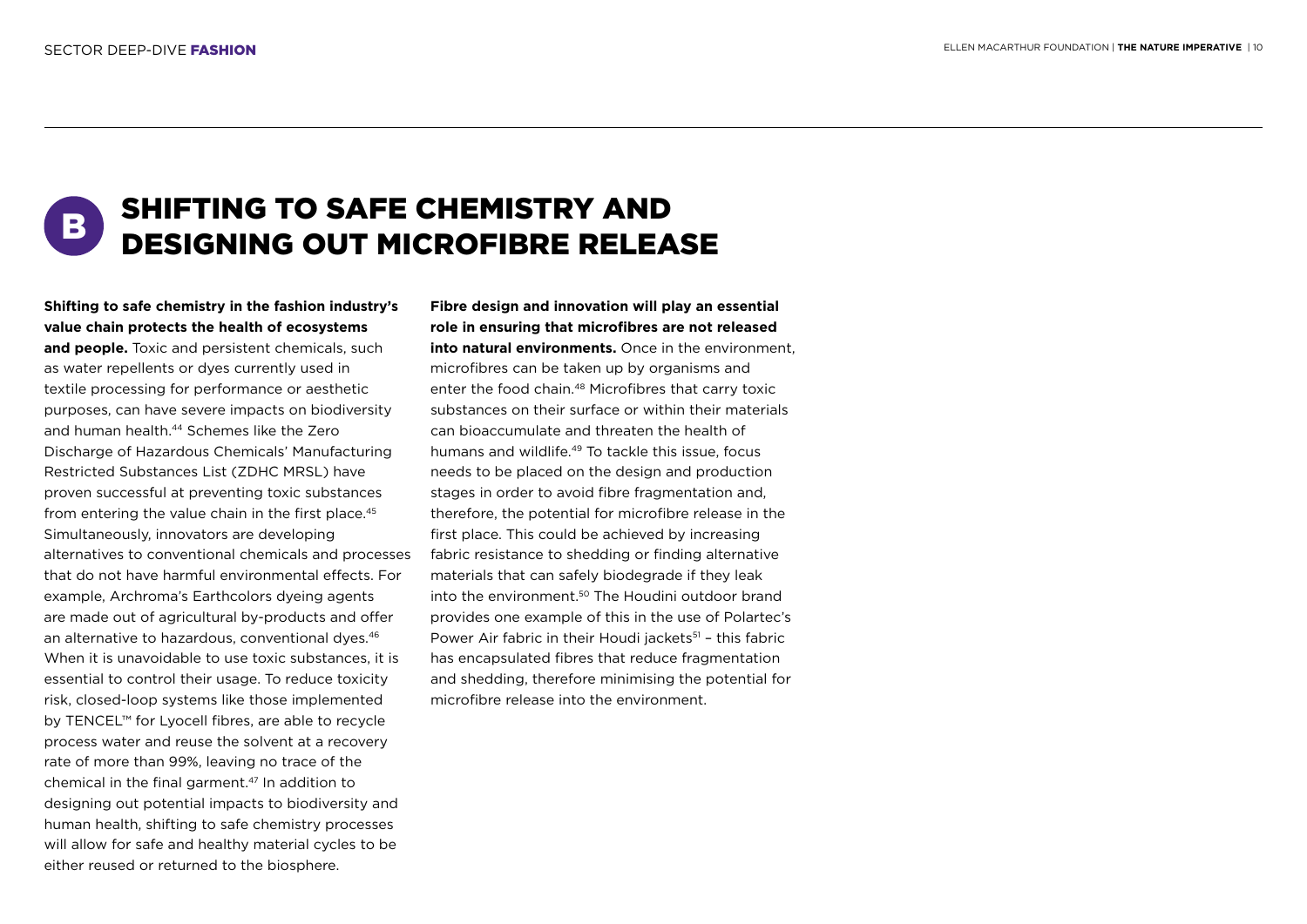# A SAFE, BIO-BASED DYEING PROCESS **Eliminating hazardous chemicals to reduce threats to biodiversity** Colorifix (UK)

Colorifix, a UK-based biotech company, aims to eliminate the negative impacts on biodiversity and human health caused by conventional textile dyeing. The Colorifix dyeing process moves away from toxic petrochemicals and other harmful substances. Instead, they have developed an entirely biologybased process to produce, deposit, and fix pigments onto textiles.52 Via online DNA sequencing, they can identify and replicate the colour information found in a living organism such as an animal, plant or microbe. They then insert that information into a non-pathogenic microbe. Using renewable feedstocks such as sugars, yeasts, and plant byproducts, they grow these microorganisms that can not only produce the desired colour but also transfer it onto clothing with zero harmful substances and a fraction of the water and energy necessary in conventional dyeing.

Their solution has already received the support of big players in the sector, like Fashion for Good. The first collection using their technology was launched by H&M in early 2021.53

## **Biodiversity benefits**

Compared to conventional dyeing, Colorifix says its process requires up to 90% less water and 70% less energy, as well as eliminating the use of hazardous chemicals, therefore reducing the potential harm to natural environments.

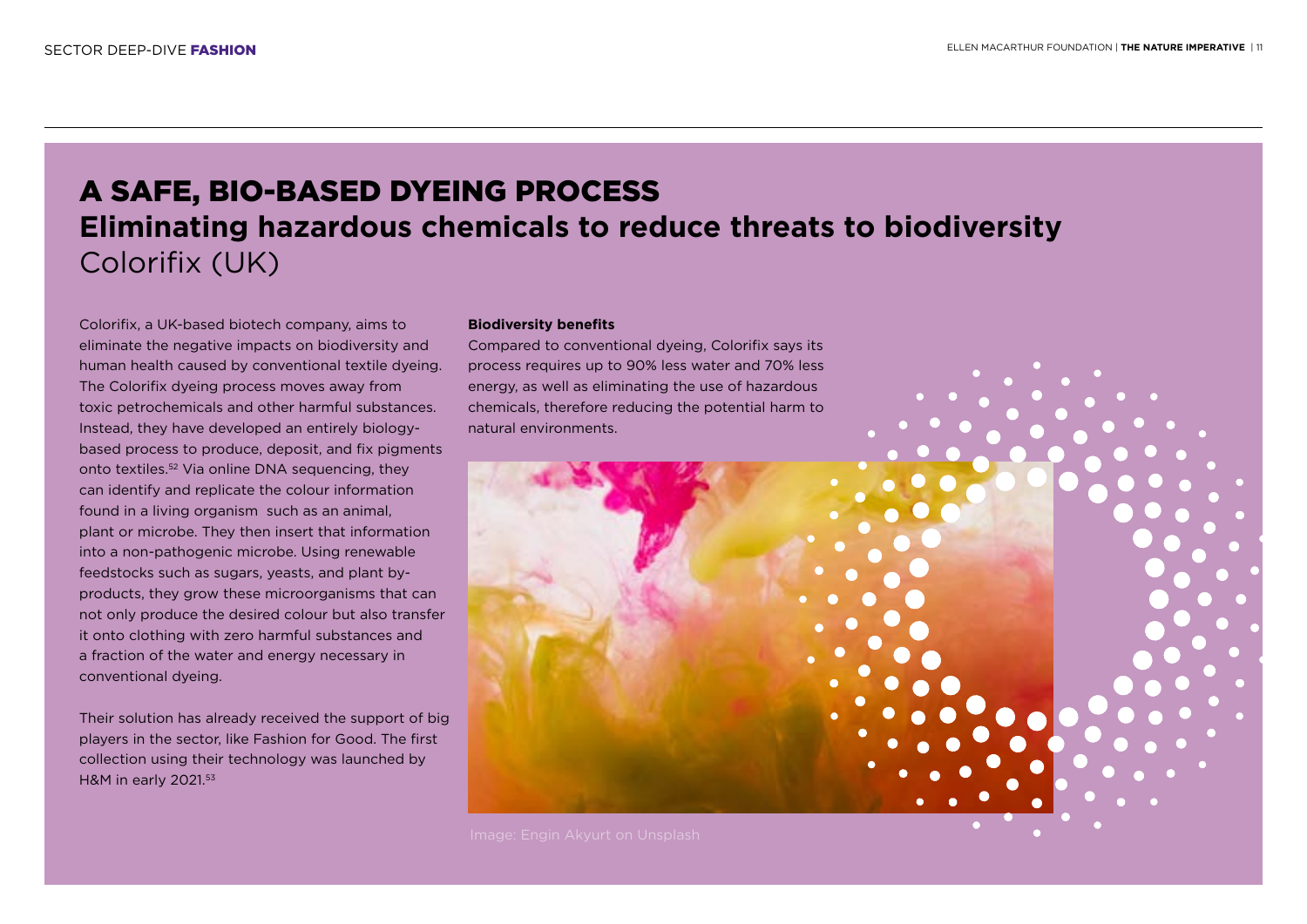

**Producing fibres and materials regeneratively establishes healthy agroecosystems, reverses land degradation, and minimises greenhouse gas emissions and pollution.** Practices that lead to regenerative outcomes can improve on-farm biodiversity and ensure that soils remain healthy, reducing pressure to expand into natural habitats when conventional practices degrade land. Working with conservation charity Rare and Soil & More Impact consultancy, Jintian farm in China started implementing composting and cover cropping, and reducing tillage in their cotton fields in 2018. After just one year, they achieved similar yields to conventional farming while increasing organic matter by 15% and observing three times more beneficial insects than neighbouring conventional operations.54 By improving soil health, regenerative approaches also increase the soil's water retention capacity, reducing demand for finite sources and improving resilience to natural shocks like droughts while also increasing yields.<sup>55</sup> Furthermore, practices aimed at improving soil health go hand in hand with increasing the ability of soils to sequester carbon. Research from Fibershed suggests that regenerative sheep husbandry for wool production can sequester up to 37kg of CO<sub>2</sub> per garment, in contrast to the high emissions produced using conventional practices.56 Similarly, a study from Wrangler suggests that adopting a combination of regenerative

approaches in 1 acre of a cotton field can sequester and store as much carbon as 0.75 acres of forest.<sup>57</sup> Furthermore, implementing regenerative approaches reduces reliance on synthetic inputs like fertilisers and pesticides, which are linked not only to pollution and eutrophication, but also account for around 70% of emissions in conventional cotton cultivation.58 Improved farming practices and reduced synthetic inputs in cotton cultivation are estimated to cut around 50% of greenhouse gas emissions and increase net revenue for farmers <sup>59</sup>

Regenerative production of raw materials for the fashion industry builds soil health and carbon content, increases water quality and biodiversity, and improves the resilience of ecosystems. In order to achieve such goals, cultivation practices are adapted to the local conditions and can include managed grazing, intercropping, agroforestry, minimal or no-tillage, cover crops, and compost applications.

## PRODUCING MATERIALS REGENERATIVELY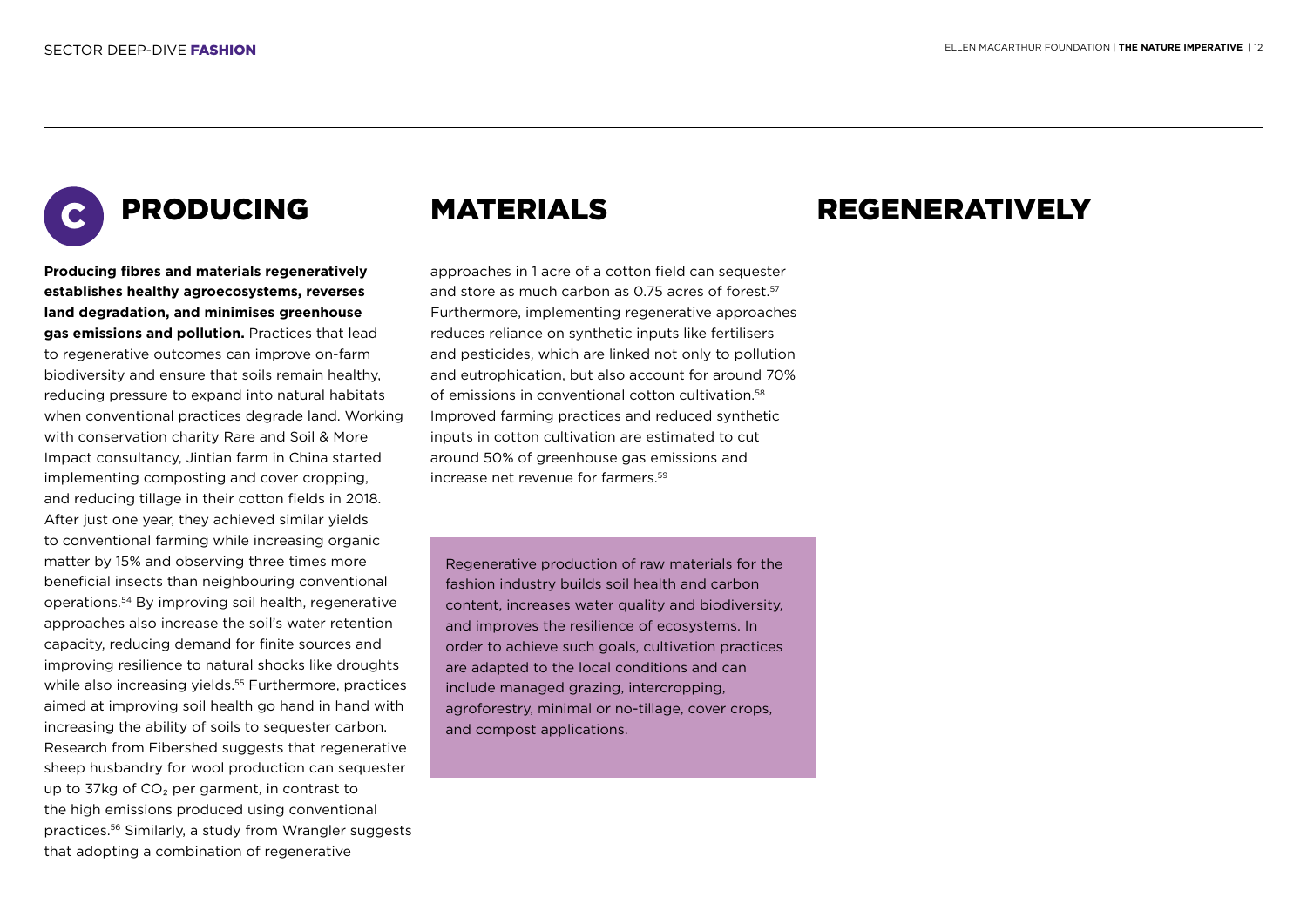# EXAMPLES OF COMPANIES ADOPTING PRACTICES FOR REGENERATIVE OUTCOMES

- **• Kering** has, through their Biodiversity Strategy, committed to converting 1 million hectares of farms and rangelands in its supply chain landscape into regenerative agriculture by 2025.<sup>60</sup> In order to achieve this, the fashion group has partnered with Conservation International to launch the Regenerative Fund for Nature, which will assist producers explore and transition to practices with regenerative outcomes<sup>61</sup>
- **• Timberland** is working with other organisations like the Savory Institute's Minnesota Hub, Other Half Processing, and Thousand Hills Lifetime Grazed regenerative ranches, to build a more responsible leather supply chain. For their recently launched collection of hiking boots, they have used regenerative leather production practices, such as encouraging animal grazing in natural patterns and planting diverse species of cover crops<sup>62</sup>
- **• Patagonia** is piloting Regenerative Organic Certified™ programmes with over 800 cotton farmers in India. Their aim is to rehabilitate soil, respect animal welfare, and improve the lives of farmers<sup>63</sup>
- **• VF Corp-owned** brands Icebreaker and Smartwool, together with Allbirds have announced a partnership with the New Zealand Merino Company to create ZQRX. The ZQRX index will be applied to 167 sheep growers in New Zealand, representing 2.4 million acres of land, with the goal of sequestering carbon and improving the natural landscapes they operate in<sup>64</sup>
- **• Eileen Fisher** has introduced Regenerative Wool a fibre they claim helps restore grasslands in Patagonia and fight climate change. They work with local farmers to implement holistic management for sheep, whose grazing helps to aerate the soil and add nutrients back into it65
- Under its Natural Climate Solutions Portfolio, **Gucci** is promoting regenerative agriculture by identifying projects in its supply chain with the aim to source regenerative raw materials for its products, as well as supporting farmers' transition to regenerative agriculture through carbon farming. As an example, Gucci has partnered with Native to help scale its regenerative wool and leather project to 32,000 hectares of land managed with regenerative practices with the goal of sequestering over 200,000 tons of CO<sub>2</sub> (~181,000 tonnes) while promoting soil health, water quality, increased biodiversity, animal welfare and carbon sequestration. <sup>66</sup>
- **• Stella McCartney**, who primarily use organic cotton, recognises that there can be a net-negative environmental impact even when fibres are grown organically. The brand is working with scientists and their cotton suppliers in Turkey to test a suite of regenerative farming practices that rebuild soil health, increase soil organic carbon, improve waterholding capacity, enhance biodiversity, and increase productivity and yields<sup>67</sup>
- **• Organic Basics**, together with **WWF**, are supporting farmers in Turkey to transition 62,500 m² of conventional cotton field into regenerative cotton field. They promote the planting of cover crops, no deep tilling, and developing compost systems, among other practices<sup>68</sup>
- **• In Brazil,** a partnership between **FarFarm** and **Renature** is regeneratively producing food and fibres, including materials like cotton and jute, for the footwear brand Veja. By implementing agroforestry in a potential area of up to 635 hectares, their model aims to reverse the deforestation of the Amazon, absorb 1,440 tons of  $CO<sub>2</sub>$  (~1,306 tonnes) per hectare per year, and improve the livelihoods of 1,600 community members<sup>69</sup>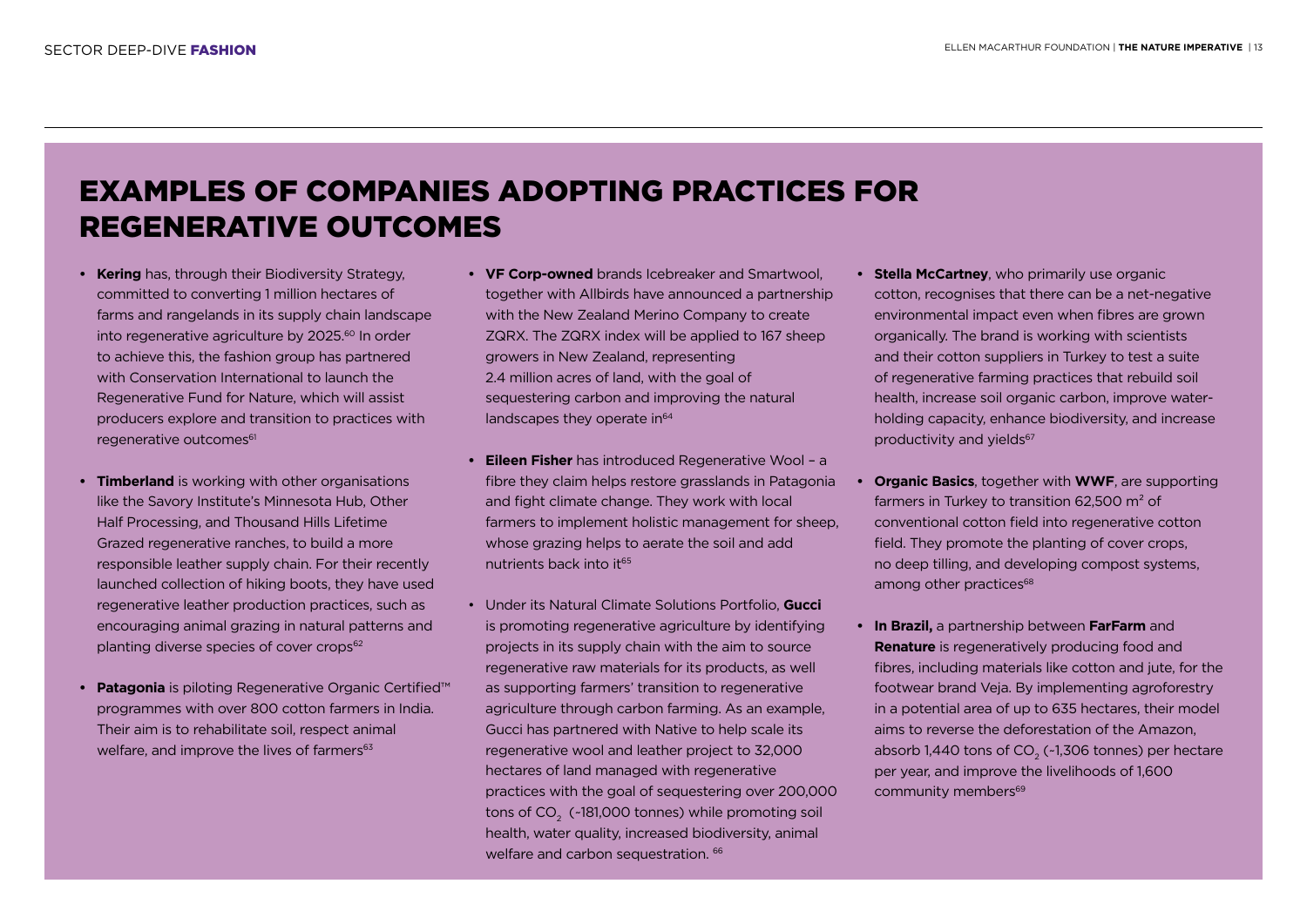# CIRCULAR ECONOMY ACTIONS FASHION BUSINESSES CAN TAKE TODAY TO ACHIEVE THEIR BIODIVERSITY AMBITIONS

*The table below highlights three key steps that businesses can take to help kick-start their journey:*



## **Assess impacts and dependencies on biodiversity**

**Measure impacts and dependencies on biodiversity** to help identify priority areas and help deliver biodiversitypositive outcomes

- **•** Measurement approaches such as the [IUCN Species Threat Abatement](https://www.iucn.org/regions/washington-dc-office/our-work/species-threat-abatement-and-recovery-star-metric)  [and Restoration \(STAR\) metric,](https://www.iucn.org/regions/washington-dc-office/our-work/species-threat-abatement-and-recovery-star-metric) the [Natural Capital Protocol](https://capitalscoalition.org/capitals-approach/natural-capital-protocol/?fwp_filter_tabs=guide_supplement), [Biodiversity](https://www.cisl.cam.ac.uk/resources/natural-resource-security-publications/measuring-business-impacts-on-nature)  [Impact Metric,](https://www.cisl.cam.ac.uk/resources/natural-resource-security-publications/measuring-business-impacts-on-nature) and the [Global Biodiversity Score](http://www.mission-economie-biodiversite.com/wp-content/uploads/2019/05/N14-TRAVAUX-DU-CLUB-B4B-GBS-UK-WEB.pdf) offer companies useful methods and resources to help assess, act, and report on progress towards meeting biodiversity targets<sup>70</sup>
- **•** [The Biodiversity Benchmark f](https://mci.textileexchange.org/biodiversity/)rom the Textile Exchange's Corporate Fiber & Materials Benchmark (CFMB) Program enables the textile industry to understand its impacts and dependencies on nature in regards to materials sourcing strategies. Using this information, they can chart a pathway to delivering positive biodiversity outcomes and benchmark progress

**Set biodiversity targets** that are aligned with the best available science

**•** Set targets for biodiversity: For example, the [Science-Based Targets](https://sciencebasedtargetsnetwork.org/wp-content/uploads/2020/11/Science-Based-Targets-for-Nature-Initial-Guidance-for-Business.pdf)  [\(SBT\) for Nature](https://sciencebasedtargetsnetwork.org/wp-content/uploads/2020/11/Science-Based-Targets-for-Nature-Initial-Guidance-for-Business.pdf) has recently developed an initial [guidance](https://sciencebasedtargetsnetwork.org/wp-content/uploads/2020/11/Science-Based-Targets-for-Nature-Initial-Guidance-for-Business.pdf) for companies looking to set biodiversity targets that are aligned with globally agreed goals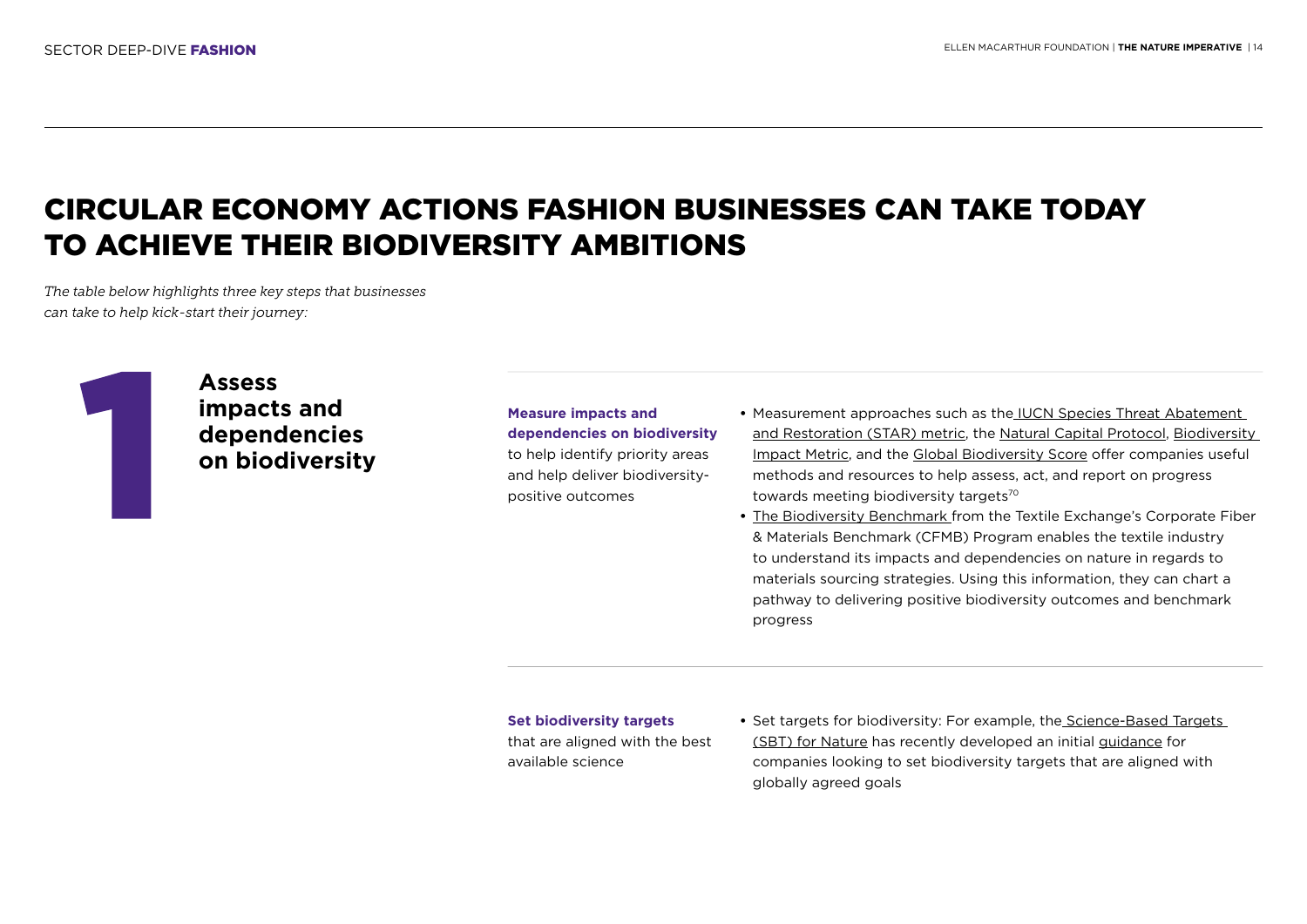

## **Identify circular economy opportunities that help meet biodiversity ambitions**

## **Assess the circular economy potential** by searching for best practices and identifying circular economy strengths and opportunities for innovation that can help businesses preserve biodiversity III

- **•** Throughout this chapter, examples have been provided of how the circular economy framework can help tackle the key drivers of biodiversity loss most impacted by the fashion industry, for deeper insights on the circular economy vision for fashion see [Make Fashion Circular](https://www.ellenmacarthurfoundation.org/our-work/activities/make-fashion-circular)
- **•** [The Biodiversity Case Study library](https://emf.org/topics/biodiversity/circular-examples) showcases circular economy business examples in the fashion industry that help safeguard and rebuild biodiversity Identify circular economy strengths and opportunities for innovation that can have a positive impact on biodiversity:
- **•** [Circulytics](https://www.ellenmacarthurfoundation.org/resources/apply/circulytics-measuring-circularity) is one of the most comprehensive circularity measurement tools available for companies. Going well beyond assessing products and material flows, it informs businesses on their circularity level across their entire operations

## **Shape a circular economy**

**action plan** to help tackle a company's most urgent impacts and dependencies on nature, with the circular economy acting as a key delivery mechanism

*Examples of circular economy and biodiversity commitments:*

- **•** Timberland commits to a [net-positive impact on nature by 2030](https://www.environmentalleader.com/2020/09/timberland-net-positive-products-2030/), setting goals aiming for 100% of products to be designed for circularity, and 100% of natural materials used in its products to be sourced through regenerative agriculture by 2030
- **•** Kering commits to a net-positive impact on biodiversity by 2025, publishes [biodiversity strategy,](https://www.kering.com/en/news/kering-publishes-biodiversity-strategy-and-sets-biodiversity-targets) and launches a regenerative agriculture fund for 1 million hectares of land
- **•** H&M commits to becomin[g 100% circular and climate positive](https://hmgroup.com/sustainability/circular-and-climate-positive/biodiversity/) by 2040, while protecting and restoring biodiversity and natural ecosystems, in line with the best scientific quidance

III The circular economy directly aligns with the SBTN's Action framework – Avoid; Reduce; Regenerate and Restore; Transform – in helping to deliver on biodiversity targets.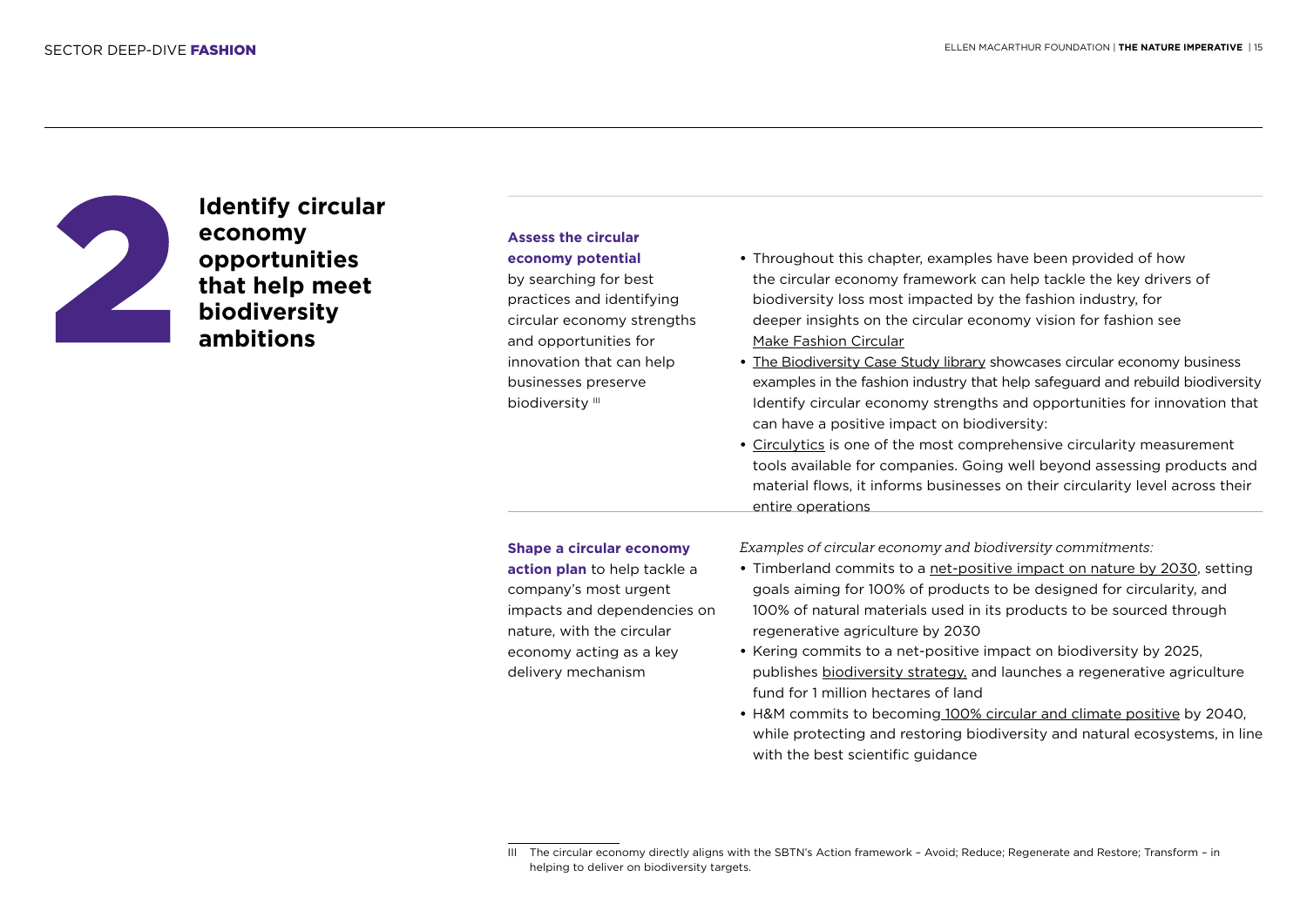## **Design for the circular economy**

to ensure products are designed, accessed, and used in ways that eliminate waste, pollution, and environmental degradation

- **•** The circular design [learning pathway](https://www.ellenmacarthurfoundation.org/explore/circular-design), [toolkit,](https://www.ellenmacarthurfoundation.org/resources/learn/circular-design-toolkit) and [guide](https://www.circulardesignguide.com/) highlight how and why design sits at the heart of the circular economy, and what steps businesses can take to help rethink their products or services
- **•** [The circular toolbox](https://www.thecirculartoolbox.com/) is a step-by-step guide for apparel brands to design and launch a rental or resale pilot in 10 months
- **•** The [Jeans Redesign Guidelines](https://ellenmacarthurfoundation.org/the-jeans-redesign) present the minimum requirements for the durability, material health, recyclability, and traceability of denim jeans (as collaborated on with over 80 denim experts). In doing so, they ensure positive impacts for the environment, society, and the health of those people working in the jeans industry
- **•** The Circular Design for Fashion book (launched in November 2021)
- **•** The [Square your Circle](https://www.wri.org/research/square-your-circle-environmental-impact-reuse-model?utm_source=twitter&utm_medium=forestlegality&utm_campaign=socialmedia&utm_term=6df075a3-4767-49e1-a06f-770f526b0d23) guidebook, co-developed by the World Resources Institute (WRI) and the Waste & Resources Action Programme (WRAP), aims to help fashion companies successfully transition to reuse business models in a way that increases clothing utilisation, decreases clothing impact, and decouples their business success from resource use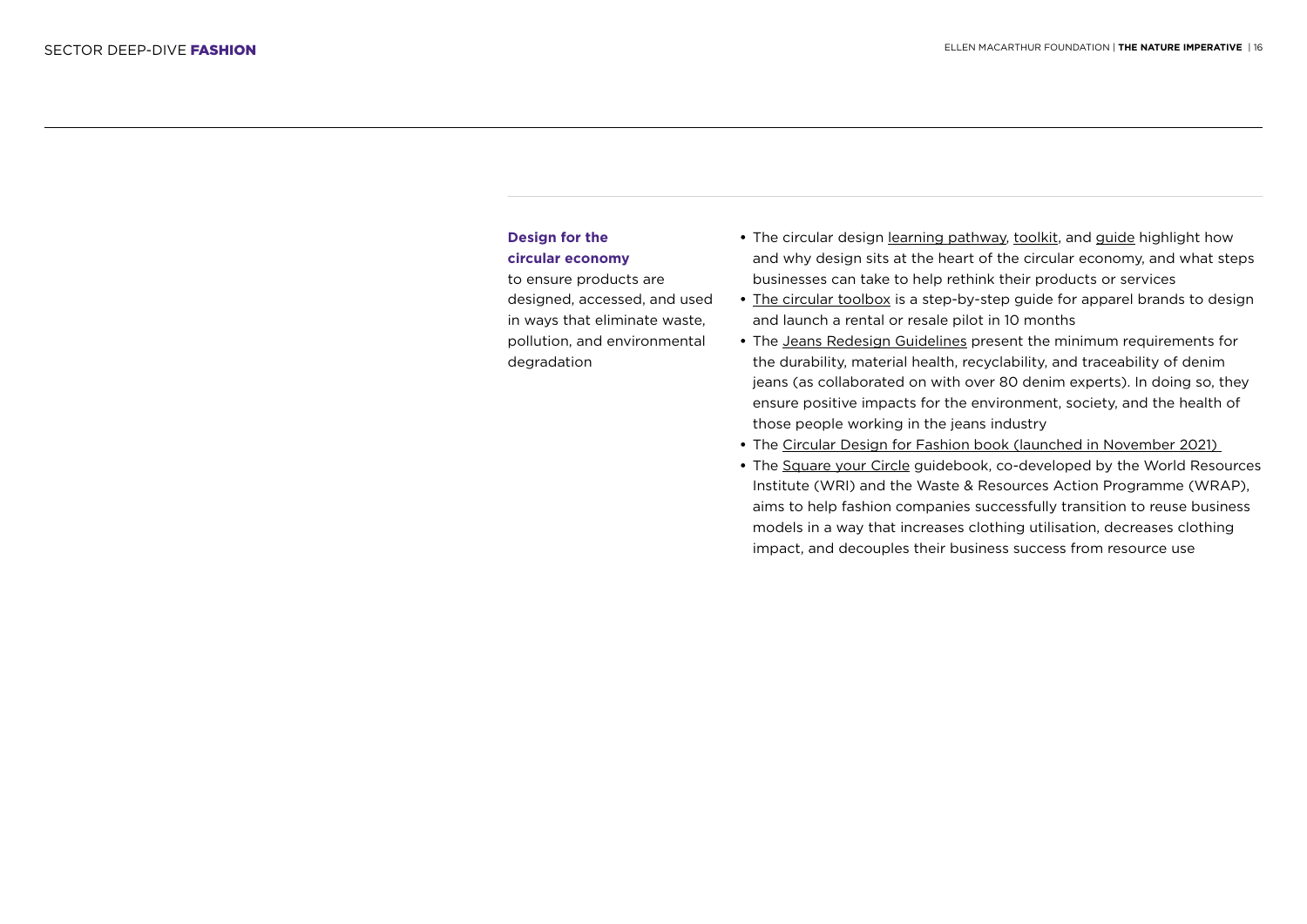

**Stimulate collaboration to find solutions that can deliver transformative change**

## **Stimulate collaboration**

by identifying key stakeholders within and outside value chains to collaborate and innovate with, and find circular solutions that help tackle biodiversity loss

- **•** [Fashion Pact](https://thefashionpact.org/?lang=en#:~:text=The%2520Fashion%2520Pact%2520is%2520a,restoring%2520biodiversity%2520and%2520protecting%2520the) is an example of a global coalition of companies in the fashion and textile industry committed to stopping global warming, restoring biodiversity, and protecting the oceans. A biodiversity strategy is being shaped in the next year that aligns with the SBT for Nature
- **•** The Ellen MacArthur Foundation's [Make Fashion Circular](https://www.ellenmacarthurfoundation.org/our-work/activities/make-fashion-circular) brings together industry leaders from across the fashion industry to stimulate the level of collaboration and innovation necessary to create a new textiles economy. It aligns with the principles of the circular economy to help tackle the root causes of global challenges like biodiversity loss, climate change, and pollution
- **•** [PVH](https://www.pvh.com/-/media/Files/pvh/responsibility/PVH-CR-Report-2019.pdf) is collaborating by participating in two pilots focused on traceability in the fashion industry: the Organic Cotton Traceability Pilot, the first digitised project of its kind to track the organic cotton journey from farm to retail garment; and the Connect Fashion Initiative, which tests the use of EON's CircularID, which has been designed to promote circularity by creating a new standard for communicating information about fashion products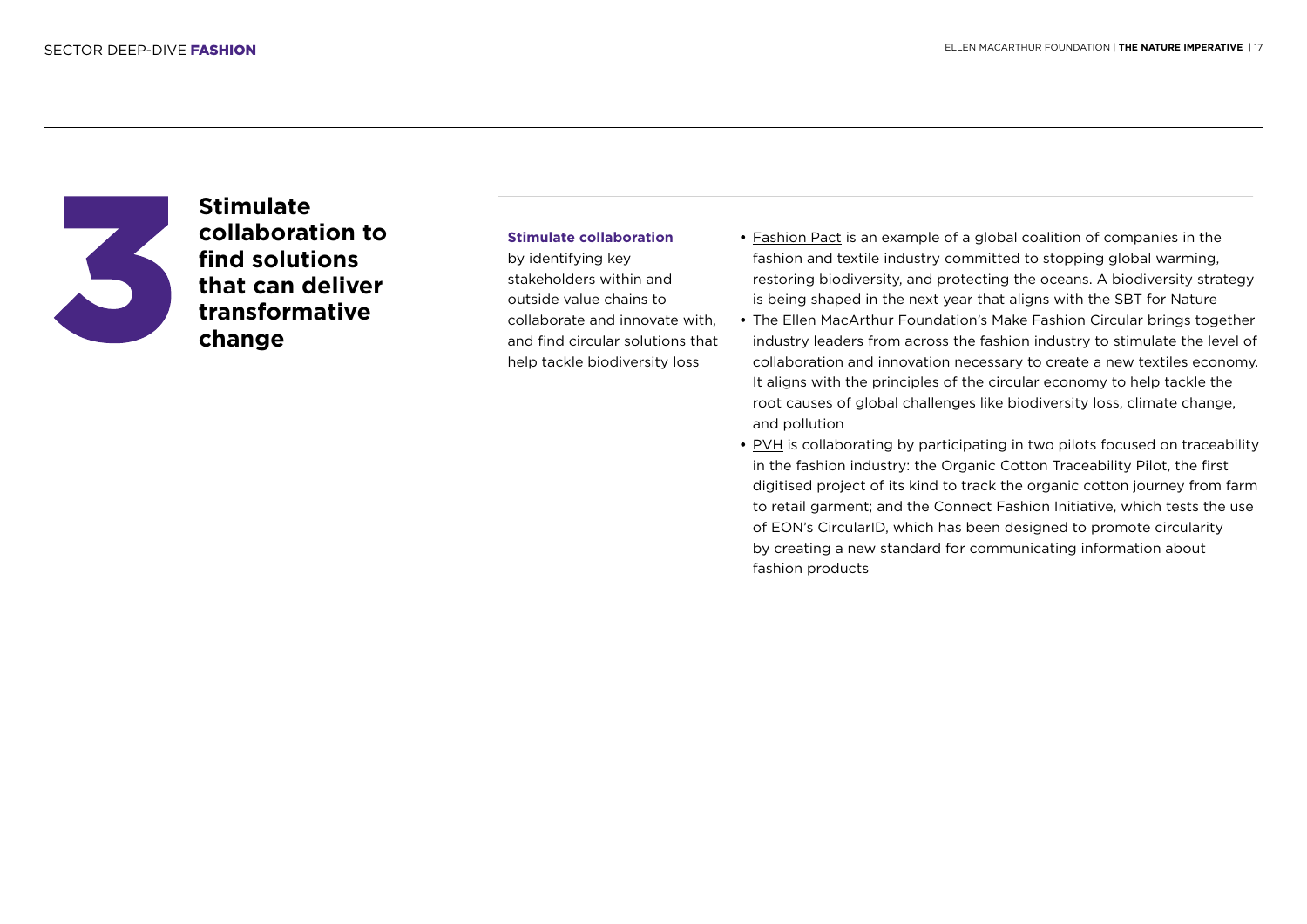## GLOSSARY

## Agroecosystems

Natural ecosystems that have been modified for the production of food or of materials such as fibres<sup>1</sup> They include managed forests, plantations and orchards, pastures, rangelands, and croplands, and the organisms, including cultivated ones, living in them $<sup>2</sup>$ </sup>

## **Biodiversity**

The variability among living organisms from all sources including, inter alia, terrestrial, marine, and other aquatic ecosystems, and the ecological complexes which they are part of. It includes diversity within species, between species, and of ecosystems.3

## Direct drivers

Drivers (natural and anthropogenic) that unequivocally influence biodiversity and ecosystem processes (also referred to as 'pressures').4 The five direct drivers with the greatest global impact on biodiversity are: land-use change, climate change, pollution, natural resource use and exploitation, and invasive species.5

## Indirect drivers

Drivers that do not impact nature directly, but rather affect the level, direction, or rate of direct drivers and are also referred to as 'underlying causes'.<sup>6</sup> Indirect drivers can also influence each other. Examples include socioeconomic and demographic trends, technological innovation, governance, and culture.7

## Ecosystem

A dynamic complex of plant, animal, and microorganism communities and their non-living environment interacting as a functional unit.<sup>8</sup>

## Ecosystem services

The benefits people obtain from ecosystems. These include: provisioning services such as food and water; regulating services such as flood and disease control; supporting services such as soil formation and nutrient cycling; and cultural services such as recreational, spiritual, religious, and other nonmaterial benefits<sup>9</sup>

## Invasive alien species

Animals and plants that are introduced accidentally or deliberately into a natural environment where they are not normally found, with serious negative consequences for their new environment.10

## Land use

The human use of a specific area for a certain purpose (such as residential, agriculture, recreation, industrial, etc.). It is influenced by, but not synonymous with, land cover. $11$ 

## Land-use change

A change in the use or management of land by humans.12 For example, clearing a natural forest area and converting it into an agricultural field.

## Nature-positive

Nature-positive means halting and reversing nature loss by 2030, measured from a baseline of 2020. This Global Goal for Nature calls for no net loss of nature from 2020, a net-positive state of nature by 2030, and full recovery of nature by 2050.<sup>13</sup> It has become a movement, with leaders from governments, businesses, and civil society committing to action.14

## **Overexploitation**

The harvesting of species and extraction of natural resources at rates faster than natural replenishing cycles.15

## Regenerative production

An approach to managing agroecosystems that provides food and materials – be it through agriculture, aquaculture, or forestry – in ways that create positive outcomes for nature. These outcomes include, but are not limited to, healthy and stable soils, improved local biodiversity, improved water and air quality, and higher levels of carbon sequestration. They can be achieved through a variety of context-dependent practices and can together help regenerate degraded ecosystems and build resilience on farms and in surrounding landscapes. Farmers may draw on several different schools of thought –such as regenerative agriculture, restorative aquaculture, agroecology, agroforestry, and conservation agriculture – to help them apply the most appropriate set of practices to drive regenerative outcomes in their agroecosystems.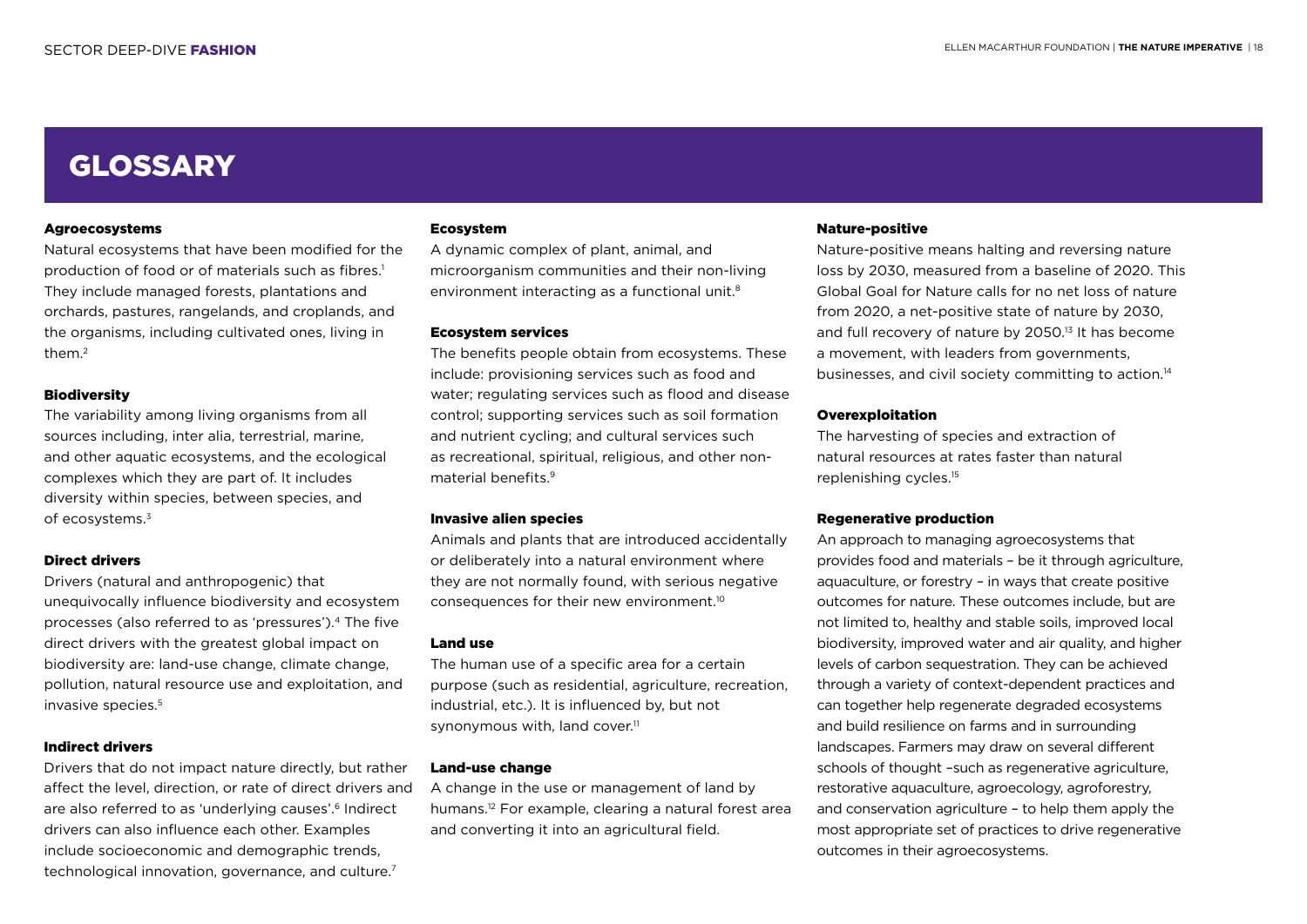# ENDNOTES

- 1 Adapted from Hodgson, E., **[Chapter one](https://www.sciencedirect.com/science/article/pii/B9780124158139000015)  [Human environments: definition, scope, and](https://www.sciencedirect.com/science/article/pii/B9780124158139000015)  [the role of toxicology](https://www.sciencedirect.com/science/article/pii/B9780124158139000015)**, Progress in Molecular Biology and Translational Science (2012) Volume 112, pp.1–10
- 2 Adapted from **[Ecological Society of America](https://esajournals.onlinelibrary.wiley.com/doi/toc/10.1002/(ISSN)2150-8925.agroecosystems)** (accessed: 16th July 2021)
- 3 Adapted from Convention on Biological Diversity, **[Article 2. Use of terms](https://www.cbd.int/convention/articles/?a=cbd-02)** (11th February 2006)
- 4 Adapted from Intergovernmental Platform on Biodiversity and Ecosystem Services, **[Models](https://ipbes.net/models-drivers-biodiversity-ecosystem-change)  [of drivers of biodiversity and ecosystem](https://ipbes.net/models-drivers-biodiversity-ecosystem-change)  [change](https://ipbes.net/models-drivers-biodiversity-ecosystem-change)** (accessed: 16th July 2021)
- 5 Adapted from Intergovernmental Platform on Biodiversity and Ecosystem Services, **[The](https://ipbes.net/sites/default/files/2020-02/ipbes_global_assessment_report_summary_for_policymakers_en.pdf)  [global assessment report on biodiversity](https://ipbes.net/sites/default/files/2020-02/ipbes_global_assessment_report_summary_for_policymakers_en.pdf)  [and ecosystem services: summary for](https://ipbes.net/sites/default/files/2020-02/ipbes_global_assessment_report_summary_for_policymakers_en.pdf)  [policymakers](https://ipbes.net/sites/default/files/2020-02/ipbes_global_assessment_report_summary_for_policymakers_en.pdf)** (2019)
- 6 Adapted from Intergovernmental Platform on Biodiversity and Ecosystem Services, **[Driver](https://ipbes.net/glossary/driver)** (accessed: 16th July 2021)
- 7 Adapted from Intergovernmental Platform on Biodiversity and Ecosystem Services, **[Models](https://ipbes.net/models-drivers-biodiversity-ecosystem-change)  [of drivers of biodiversity and ecosystem](https://ipbes.net/models-drivers-biodiversity-ecosystem-change)  [change](https://ipbes.net/models-drivers-biodiversity-ecosystem-change)** (accessed: 16th July 2021)
- 8 Convention on Biological Diversity, **[Article 2.](https://www.cbd.int/convention/articles/?a=cbd-02)  [Use of terms](https://www.cbd.int/convention/articles/?a=cbd-02)** (11th February 2006)
- 9 Adapted from Millennium Ecosystem Assessment, **[Ecosystems and human well](https://www.millenniumassessment.org/en/Framework.html#download)[being: a framework for assessment](https://www.millenniumassessment.org/en/Framework.html#download)** (accessed: 16th July 2021)
- 10 European Commission, **[Invasive alien species](https://ec.europa.eu/environment/nature/invasivealien/index_en.htm)** (accessed: 16th July 2021)
- 11 Adapted from Intergovernmental Science-Policy Platform on Biodiversity and Ecosystem Services, **[Land use](https://ipbes.net/glossary/land-use)** (accessed: 16th July 2021)
- 12 Adapted from Intergovernmental Science-Policy Platform on Biodiversity and Ecosystem Services, **[Land use](https://ipbes.net/glossary/land-use)** (accessed: 16th July 2021)
- 13 Adapted from Locke, H., et al. [A nature](https://f.hubspotusercontent20.net/hubfs/4783129/Nature%20Positive%20The%20Global%20Goal%20for%20Nature%20paper.pdf)[positive world: the global goal for nature](https://f.hubspotusercontent20.net/hubfs/4783129/Nature%20Positive%20The%20Global%20Goal%20for%20Nature%20paper.pdf) (30th April 2021)
- 14 World Economic Forum, **[What is 'nature](https://www.weforum.org/agenda/2021/06/what-is-nature-positive-and-why-is-it-the-key-to-our-future/)  [positive' and why is it the key to our future?](https://www.weforum.org/agenda/2021/06/what-is-nature-positive-and-why-is-it-the-key-to-our-future/)** (23rd June 2021)
- 15 Adapted from Intergovernmental Science-Policy Platform on Biodiversity and Ecosystem Services, **[Overexploitation](https://ipbes.net/glossary/overexploitation)** (accessed: 16th July 2021)
- 16 Ellen MacArthur Foundation, **[A new textiles](https://emf.thirdlight.com/link/2axvc7eob8zx-za4ule/@/preview/1?o)  [economy: redesigning fashion's future](https://emf.thirdlight.com/link/2axvc7eob8zx-za4ule/@/preview/1?o)** (2017) 17 Ellen MacArthur Foundation, **[Vision of a](https://emf.thirdlight.com/link/nbwff6ugh01m-y15u3p/@/preview/1?o)** 
	- **[circular economy for fashion](https://emf.thirdlight.com/link/nbwff6ugh01m-y15u3p/@/preview/1?o)** (2020)
- 18 Ellen MacArthur Foundation, **[A new textiles](https://emf.thirdlight.com/link/2axvc7eob8zx-za4ule/@/preview/1?o)  [economy: redesigning fashion's future](https://emf.thirdlight.com/link/2axvc7eob8zx-za4ule/@/preview/1?o)** (2017)
- 19 Textile Exchange, [Preferred fiber & materials](https://textileexchange.org/wp-content/uploads/2020/06/Textile-Exchange_Preferred-Fiber-Material-Market-Report_2020.pdf)  [market report 2020](https://textileexchange.org/wp-content/uploads/2020/06/Textile-Exchange_Preferred-Fiber-Material-Market-Report_2020.pdf) (2020)
- 20 European Union Business and Biodiversity

Platform, [Agriculture sector and biodiversity](https://ec.europa.eu/environment/archives/business/assets/pdf/sectors/FINAL_Agriculture.pdf)  [conservation](https://ec.europa.eu/environment/archives/business/assets/pdf/sectors/FINAL_Agriculture.pdf) (2010), p.7

- 21 Food and Agriculture Organization, [The](http://www.fao.org/3/ca5008en/ca5008en.pdf)  [contribution of biodiversity for food and](http://www.fao.org/3/ca5008en/ca5008en.pdf)  [agriculture to the resilience of production](http://www.fao.org/3/ca5008en/ca5008en.pdf)  [systems \(](http://www.fao.org/3/ca5008en/ca5008en.pdf)2019)
- 22 Intergovernmental Platform on Biodiversity and Ecosystem Services, [The global](https://ipbes.net/sites/default/files/2020-02/ipbes_global_assessment_report_summary_for_policymakers_en.pdf)  [assessment report on biodiversity and](https://ipbes.net/sites/default/files/2020-02/ipbes_global_assessment_report_summary_for_policymakers_en.pdf)  [ecosystem services: summary for policymakers](https://ipbes.net/sites/default/files/2020-02/ipbes_global_assessment_report_summary_for_policymakers_en.pdf)  (2019)
- 23 Global Fashion Agenda and Boston Consulting Group, [Pulse of the fashion industry](https://www.globalfashionagenda.com/download/10958) (2017)
- 24 Ellen MacArthur Foundation, **[A new textiles](https://emf.thirdlight.com/link/2axvc7eob8zx-za4ule/@/preview/1?o)  [economy: redesigning fashion's future](https://emf.thirdlight.com/link/2axvc7eob8zx-za4ule/@/preview/1?o)** (2017); Global Fashion Agenda and Boston Consulting Group, [Pulse of the fashion industry](https://www.globalfashionagenda.com/download/10958) (2017)
- 25 United Nations Environment Programme, [Sustainability and circularity in the textile](https://www.oneplanetnetwork.org/sites/default/files/unep_sustainability_and_circularity_in_the_textile_value_chain.pdf)  [value chain](https://www.oneplanetnetwork.org/sites/default/files/unep_sustainability_and_circularity_in_the_textile_value_chain.pdf) (2020); Soil Association, [Thirsty](https://www.soilassociation.org/media/19674/thirsty-for-fashion-soil-association-report.pdf)  [for fashion \(](https://www.soilassociation.org/media/19674/thirsty-for-fashion-soil-association-report.pdf)2019)
- 26 Pesticide Action Network UK, [Is cotton](https://issuu.com/pan-uk/docs/cottons_chemical_addiction_-_update)  [conquering its chemical addiction](https://issuu.com/pan-uk/docs/cottons_chemical_addiction_-_update) (2018); Heffer, P., [Assessment of fertilizer use by crop](https://www.fertilizer.org/images/Library_Downloads/AgCom.13.39%20-%20FUBC%20assessment%202010.pdf)  [at the global level,](https://www.fertilizer.org/images/Library_Downloads/AgCom.13.39%20-%20FUBC%20assessment%202010.pdf) International Fertilizer Industry Association (2013)
- 27 KEMI Swedish Chemicals Agency, **[Chemicals](https://www.kemi.se/download/18.6df1d3df171c243fb23a98f3/1591454110491/rapport-6-14-chemicals-in-textiles.pdf)  [in textiles – risks to human health and the](https://www.kemi.se/download/18.6df1d3df171c243fb23a98f3/1591454110491/rapport-6-14-chemicals-in-textiles.pdf)  [environment](https://www.kemi.se/download/18.6df1d3df171c243fb23a98f3/1591454110491/rapport-6-14-chemicals-in-textiles.pdf)** (2014)
- 28 International Union for Conservation of Nature, [Primary microplastics in the oceans](https://portals.iucn.org/library/sites/library/files/documents/2017-002-En.pdf) (2017)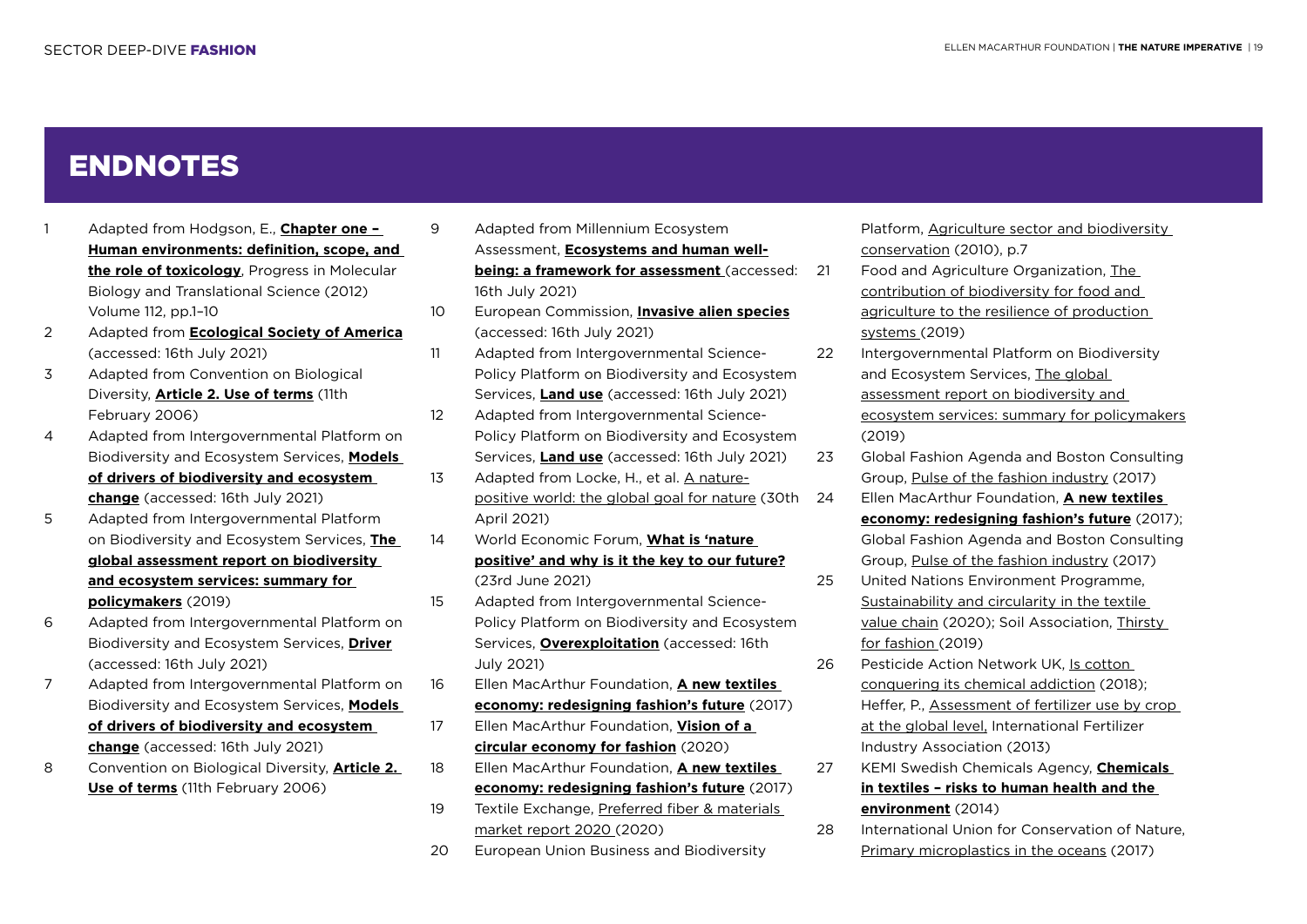- 29 McKinsey & Company and Global Fashion Agenda, [Fashion on climate](https://www.mckinsey.com/~/media/McKinsey/Industries/Retail/Our%20Insights/Fashion%20on%20climate/Fashion-on-climate-Full-report.pdf) (2020)
- 30 McKinsey & Company and Global Fashion Agenda, [Fashion on climate](https://www.mckinsey.com/~/media/McKinsey/Industries/Retail/Our%20Insights/Fashion%20on%20climate/Fashion-on-climate-Full-report.pdf) (2020)
- 31 Boston Consulting Group, [The biodiversity crisis is](https://web-assets.bcg.com/fb/5e/74af5531468e9c1d4dd5c9fc0bd7/bcg-the-biodiversity-crisis-is-a-business-crisis-mar-2021-rr.pdf)  [a business crisis](https://web-assets.bcg.com/fb/5e/74af5531468e9c1d4dd5c9fc0bd7/bcg-the-biodiversity-crisis-is-a-business-crisis-mar-2021-rr.pdf) (2021); European Commission, [Invasive Alien Species](https://ec.europa.eu/environment/nature/invasivealien/index_en.htm) (accessed: 16th July 2021)
- 32 Farfetch, QSA, ICARO, and London Waste and Recycling Board, **[Understanding the](https://cdn-static.farfetch-contents.com/content/UP/PRODUCTION/LANDING-PAGES/SUSTAINABILITY-CALC/Understanding%20the%20Environmental%20Savings%20of%20Pre-owned_Farfetch%20Report%202020.pdf)  [environmental savings of buying pre-owned](https://cdn-static.farfetch-contents.com/content/UP/PRODUCTION/LANDING-PAGES/SUSTAINABILITY-CALC/Understanding%20the%20Environmental%20Savings%20of%20Pre-owned_Farfetch%20Report%202020.pdf)  [fashion](https://cdn-static.farfetch-contents.com/content/UP/PRODUCTION/LANDING-PAGES/SUSTAINABILITY-CALC/Understanding%20the%20Environmental%20Savings%20of%20Pre-owned_Farfetch%20Report%202020.pdf)** (18th June 2020)
- 33 Farfetch, QSA, ICARO, and London Waste and Recycling Board, **[Understanding the](https://cdn-static.farfetch-contents.com/content/UP/PRODUCTION/LANDING-PAGES/SUSTAINABILITY-CALC/Understanding%20the%20Environmental%20Savings%20of%20Pre-owned_Farfetch%20Report%202020.pdf)  [environmental savings of buying pre-owned](https://cdn-static.farfetch-contents.com/content/UP/PRODUCTION/LANDING-PAGES/SUSTAINABILITY-CALC/Understanding%20the%20Environmental%20Savings%20of%20Pre-owned_Farfetch%20Report%202020.pdf)  [fashion](https://cdn-static.farfetch-contents.com/content/UP/PRODUCTION/LANDING-PAGES/SUSTAINABILITY-CALC/Understanding%20the%20Environmental%20Savings%20of%20Pre-owned_Farfetch%20Report%202020.pdf)** (18th June 2020)
- 34 thredUP, **[2021 resale report](https://www.thredup.com/resale/)** (2021)
- 35 Ellen MacArthur Foundation and Boston Consulting Group, Circular business models analysis (2021)
- 36 Ellen MacArthur Foundation and Boston Consulting Group, Circular business models analysis (2021); McKinsey & Company and Global Fashion Agenda, **[Fashion on climate](https://www.mckinsey.com/~/media/McKinsey/Industries/Retail/Our%2520Insights/Fashion%2520on%2520climate/Fashion-on-climate-Full-report.pdf)** (2020)
- 37 thredUP, **[2021 resale report](https://www.thredup.com/resale/)** (2021)
- 38 Stella McCartney, **[Recycled cashmere](https://www.stellamccartney.com/gb/en/sustainability/recycled-cashmere.html#:~:text=Cashmere)** (accessed 15th July 2021)
- 39 H&M Foundation, **[Green Machine: recycling](https://hmfoundation.com/project/recycling-the-green-machine/)  [blend textiles at scale](https://hmfoundation.com/project/recycling-the-green-machine/)** (accessed 15th July 2021)
- 40 Ellen MacArthur Foundation, **[A new textiles](https://www.ellenmacarthurfoundation.org/assets/downloads/publications/A-New-Textiles-Economy_Full-Report.pdf)** 
	- **[economy: redesigning fashion's future](https://www.ellenmacarthurfoundation.org/assets/downloads/publications/A-New-Textiles-Economy_Full-Report.pdf)** (2017)
- 41 Napapijri, **[Circular Series](https://www.napapijri.co.uk/circularseries.html)** (accessed 15th July 2021)
- 42 Ellen MacArthur Foundation, [thredUP: keeping](https://www.ellenmacarthurfoundation.org/case-studies/keeping-clothing-in-use-save-money-and-reduce-waste)  [clothing in use – save money and reduce waste](https://www.ellenmacarthurfoundation.org/case-studies/keeping-clothing-in-use-save-money-and-reduce-waste) (2021)
- 43 Nasdaq, [Second hand fashion platform thredUp](https://www.nasdaq.com/articles/second-hand-fashion-platform-thredup-sets-terms-for-%24156-million-ipo-2021-03-17)  [sets terms for \\$156 million IPO](https://www.nasdaq.com/articles/second-hand-fashion-platform-thredup-sets-terms-for-%24156-million-ipo-2021-03-17) (2021)
- 44 Ellen MacArthur Foundation, **[A new textiles](https://www.ellenmacarthurfoundation.org/assets/downloads/publications/A-New-Textiles-Economy_Full-Report.pdf)  [economy: redesigning fashion's future](https://www.ellenmacarthurfoundation.org/assets/downloads/publications/A-New-Textiles-Economy_Full-Report.pdf)** (2017), p.56
- 45 Laudes Foundation, **[Chemical circularity in](https://www.laudesfoundation.org/en/resources/2020/05/chemical-circularity-digital.pdf)  [fashion](https://www.laudesfoundation.org/en/resources/2020/05/chemical-circularity-digital.pdf)** (2020)
- 46 Candiani, **[Sustainability](https://candianidenim.store/en/sustainability/)** (2021)
- 47 Archroma, **[Earth Colors](https://www.archroma.com/innovations/earth-colors-by-archroma)** (accessed 15th July 2021)
- 48 Thevenon, F., et al., **[Plastic debris in the](https://portals.iucn.org/library/sites/library/files/documents/2014-067.pdf)  [oceans: the characterization of marine plastics](https://portals.iucn.org/library/sites/library/files/documents/2014-067.pdf)  [and their environmental impacts – situation](https://portals.iucn.org/library/sites/library/files/documents/2014-067.pdf)  [analysis report](https://portals.iucn.org/library/sites/library/files/documents/2014-067.pdf)** (2014), p.43
- 49 Campanale, C., et al., **[A detailed review study](https://www.ncbi.nlm.nih.gov/pmc/articles/PMC7068600/)  [on potential effects of microplastics and](https://www.ncbi.nlm.nih.gov/pmc/articles/PMC7068600/)  [additives of concern on human health](https://www.ncbi.nlm.nih.gov/pmc/articles/PMC7068600/)**, Int J Environ Res Public Health (2020), Volume 17
- 50 Ocean Clean Wash, **[Handbook for zero](https://www.oceancleanwash.org/wp-content/uploads/2019/08/Handbook-for-zero-microplastics-from-textiles-and-laundry-developed.pdf)  [microplastics from textiles and laundry](https://www.oceancleanwash.org/wp-content/uploads/2019/08/Handbook-for-zero-microplastics-from-textiles-and-laundry-developed.pdf)** (2019); Biomimicry Institute, **[The nature of fashion](https://24rdmo160xr11sgco31bxj30-wpengine.netdna-ssl.com/wp-content/uploads/2020/08/TheNatureofFashion.pdf)** (2020)
- 51 Houdini, **[Power Air Houdi](https://houdinisportswear.com/en-eu/highlights/power-air)** (accessed 15th July 2021)
- 52 **Colorifix**
- 53 H&M, [H&M's colour story collection puts a](https://about.hm.com/news/general-news-2021/h-m-s-colour-story-collection-puts-a-contemporary--sustainable-s.html)  [contemporary, sustainable spin on colour](https://about.hm.com/news/general-news-2021/h-m-s-colour-story-collection-puts-a-contemporary--sustainable-s.html)  [dyeing techniques](https://about.hm.com/news/general-news-2021/h-m-s-colour-story-collection-puts-a-contemporary--sustainable-s.html) (29th March 2021)
- 54 Kering, **[Sustainable cotton: towards a low](https://keringcorporate.dam.kering.com/m/2bd99fcd181aa242/original/Final-Kering-Report-2019-Sustainable-Cotton-Towards-a-low-carbon-future.pdf)  [carbon future](https://keringcorporate.dam.kering.com/m/2bd99fcd181aa242/original/Final-Kering-Report-2019-Sustainable-Cotton-Towards-a-low-carbon-future.pdf)** (2020); Rare, **[Jintian family farm](https://rare.org/story/jintian-family-farm-exposes-the-underground/)  [exposes the underground](https://rare.org/story/jintian-family-farm-exposes-the-underground/)** (2019)
- 55 Soil Association, **[Thirsty for fashion](https://www.soilassociation.org/media/19674/thirsty-for-fashion-soil-association-report.pdf)** (2019); DeLaune, P. B, et al., **[Impact of no-till,](https://www.sciencedirect.com/science/article/pii/S037837741931858X)  [cover crop, and irrigation on cotton yield](https://www.sciencedirect.com/science/article/pii/S037837741931858X)**, Agricultural Water Management (2020), Volume 232
- 56 Fibershed, **[Greenhouse gas costs and benefits](http://fibershed.org/wp-content/uploads/2016/10/LCA-wool-garment.pdf)  [from land-based textile production](http://fibershed.org/wp-content/uploads/2016/10/LCA-wool-garment.pdf)** (accessed 15th July 2021)
- 57 Wrangler, **[Seeding soil's potential](https://kontoorbrands.app.box.com/s/v6r76pu7ej5bjszc46u6ipu2re8qi5wk)** (2018)
- 58 McKinsey & Company and Global Fashion Agenda, **[Fashion on climate](https://www.mckinsey.com/~/media/McKinsey/Industries/Retail/Our%2520Insights/Fashion%2520on%2520climate/Fashion-on-climate-Full-report.pdf)** (2020), p.10
- 59 McKinsey & Company and Global Fashion Agenda, **[Fashion on climate](https://www.mckinsey.com/~/media/McKinsey/Industries/Retail/Our%2520Insights/Fashion%2520on%2520climate/Fashion-on-climate-Full-report.pdf)** (2020), p.13; TextileExchange, **[Cotton in Africa:](https://store.textileexchange.org/wp-content/uploads/woocommerce_uploads/2020/06/Cotton-in-Africa-Sustainability-at-a-Crossroads-White-Paper_final-2020611_ref-corrected-emh8hp.pdf)  [sustainability at a crossroads](https://store.textileexchange.org/wp-content/uploads/woocommerce_uploads/2020/06/Cotton-in-Africa-Sustainability-at-a-Crossroads-White-Paper_final-2020611_ref-corrected-emh8hp.pdf)** (2020)
- 60 Kering, [Biodiversity strategy: Bending the curve](https://keringcorporate.dam.kering.com/m/6b254da158b2d217/original/Kering-Biodiversity-Strategy.pdf)  [on biodiversity loss](https://keringcorporate.dam.kering.com/m/6b254da158b2d217/original/Kering-Biodiversity-Strategy.pdf) (2020)
- 61 Kering, [Regenerative fund for nature](https://www.kering.com/en/sustainability/safeguarding-the-planet/regenerative-fund-for-nature/) (2021)
- 62 Savory Institute, [Timberland launches 3 new](https://savory.global/timberland-regenerative-leather/)  ['regenerative leather' shoes](https://savory.global/timberland-regenerative-leather/) (15th April 2021); Timberland, **[Earthkeepers](https://www.timberland.es/shop/es/tbl-es/earthkeepers)** (accessed 15th July 2021)
- 63 Patagonia, [Regenerative Organic Certified™](https://eu.patagonia.com/gb/en/our-footprint/regenerative-organic-certification-pilot-cotton.html)  [Pilot Cotton](https://eu.patagonia.com/gb/en/our-footprint/regenerative-organic-certification-pilot-cotton.html) (accessed 15th July 2021)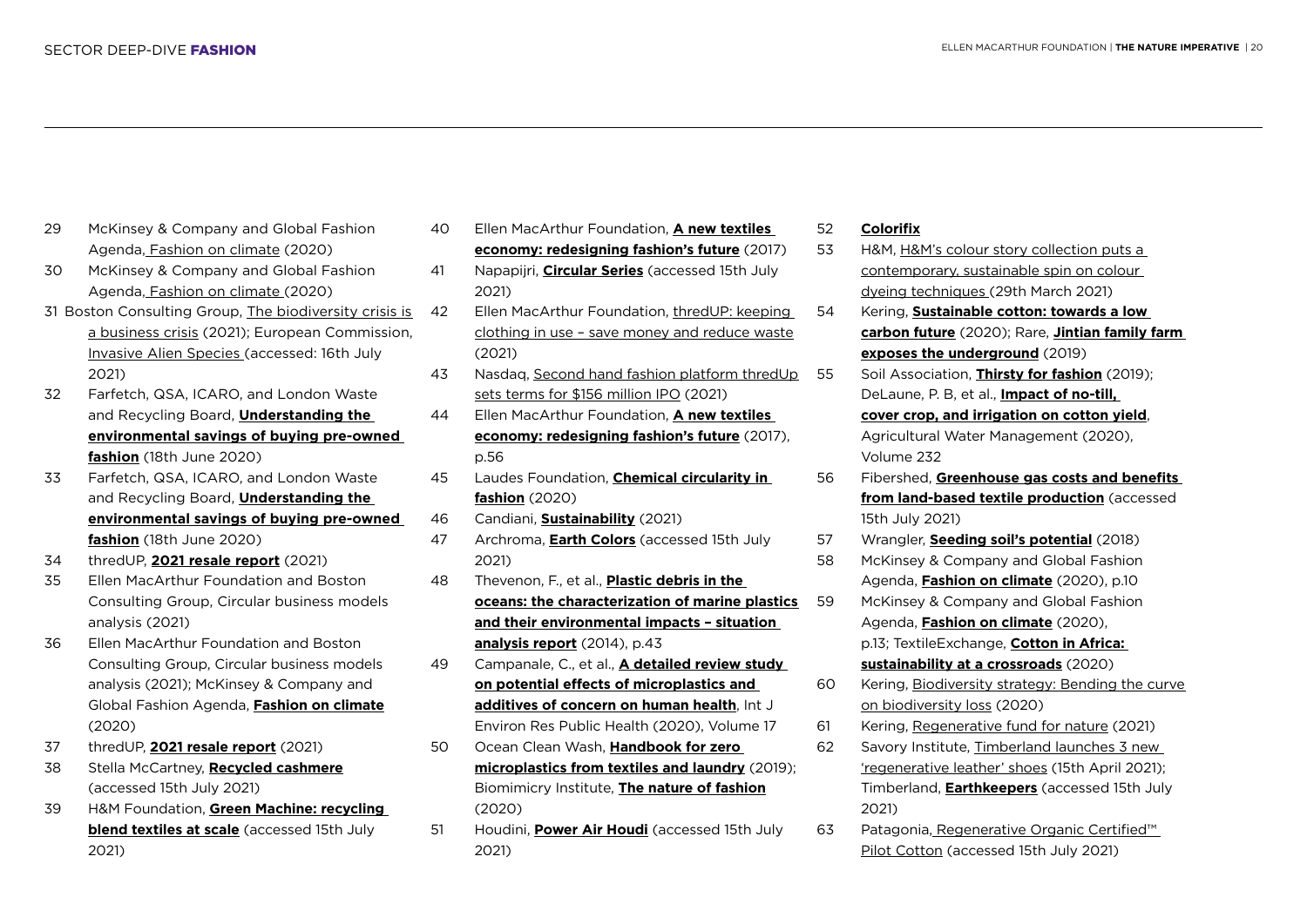- 64 VFC, [VF Brands Partner on the world's first](https://www.vfc.com/news/feature-story/72675/vf-brands-partner-on-the-worlds-first-regenerative-wool-platform)  [regenerative wool platform](https://www.vfc.com/news/feature-story/72675/vf-brands-partner-on-the-worlds-first-regenerative-wool-platform) (18th February 2021)
- 65 Eileen Fisher, [Regenerative wool](https://www.eileenfisher.com/regenerative-wool?country=FR¤cy=EUR) (accessed 15th July 2021)
- 66 Gucci, [Gucci unveils nature-positive climate](https://equilibrium.gucci.com/wp-content/uploads/2021/01/GUCCI_PressRelease_NCSP_FINAL_embargoed_equilibrium.com_.pdf)  [strategy](https://equilibrium.gucci.com/wp-content/uploads/2021/01/GUCCI_PressRelease_NCSP_FINAL_embargoed_equilibrium.com_.pdf) (27th January 2021)
- 67 LVMH, [2020 social and environmental](https://r.lvmh-static.com/uploads/2021/05/en_lvmh_reng20.pdf)  [responsibility report](https://r.lvmh-static.com/uploads/2021/05/en_lvmh_reng20.pdf) (May 2021), [Stella](https://www.stellamccartney.com/on/demandware.static/-/Library-Sites-StellaMcCartneySharedLibrary/default/v10fa54905bdecf9d53f57900f8000b97231cfce6/report/EcoImpact_2020.pdf)  [McCartney, Eco impact report 2020](https://www.stellamccartney.com/on/demandware.static/-/Library-Sites-StellaMcCartneySharedLibrary/default/v10fa54905bdecf9d53f57900f8000b97231cfce6/report/EcoImpact_2020.pdf) (2021)
- 68 OrganicBasics, [Regenerative agriculture](https://regenerative.organicbasics.com/)  (accessed 15th July 2021)
- 69 Renature, [FARFARM](https://www.renature.co/projects/agroforestry-brazil-para/), Brazil (accessed 15th July 2021)
- 70 United Nations Environment Programme World Conservation Monitoring Centre, [Biodiversity measures for business: corporate](https://www.unep-wcmc.org/system/comfy/cms/files/files/000/001/843/original/Working_MASTER_AligningMeasures_PolicyReport_August2020_d06.pdf)  [biodiversity measurement, reporting and](https://www.unep-wcmc.org/system/comfy/cms/files/files/000/001/843/original/Working_MASTER_AligningMeasures_PolicyReport_August2020_d06.pdf)  [disclosure within the current and future global](https://www.unep-wcmc.org/system/comfy/cms/files/files/000/001/843/original/Working_MASTER_AligningMeasures_PolicyReport_August2020_d06.pdf)  [policy context \(](https://www.unep-wcmc.org/system/comfy/cms/files/files/000/001/843/original/Working_MASTER_AligningMeasures_PolicyReport_August2020_d06.pdf)2020)

For Disclaimer, Acknowledgements, and list of contributors please see the full report [The Nature](https://emf.thirdlight.com/link/bqgxl2mlprld-v7i2m6/@/preview/1?o)  [Imperative: How the circular economy can help](https://emf.thirdlight.com/link/bqgxl2mlprld-v7i2m6/@/preview/1?o)  [tackle biodiversity loss](https://emf.thirdlight.com/link/bqgxl2mlprld-v7i2m6/@/preview/1?o)